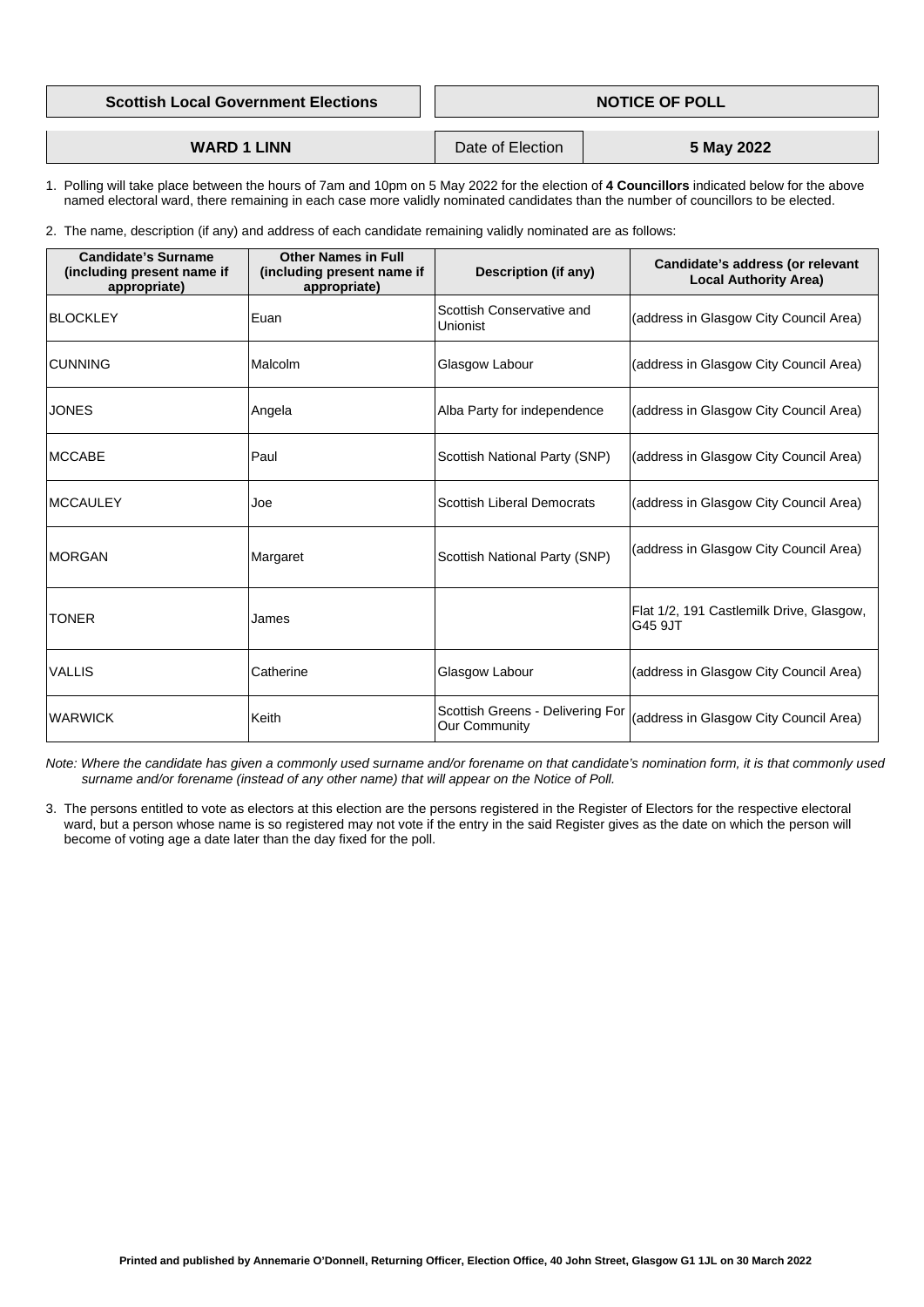|  |  | <b>Scottish Local Government Elections</b> |
|--|--|--------------------------------------------|
|--|--|--------------------------------------------|

**Printed and published by Annemarie O'Donnell, Returning Officer, Election Office, 40 John Street, Glasgow G1 1JL on 30 March 2022** 

### **WARD 2 NEWLANDS/AULDBURN** Date of Election **5 May 2022**

- 1. Polling will take place between the hours of 7am and 10pm on 5 May 2022 for the election of **3 Councillors** indicated below for the above named electoral ward, there remaining in each case more validly nominated candidates than the number of councillors to be elected.
- 2. The name, description (if any) and address of each candidate remaining validly nominated are as follows:

| <b>Candidate's Surname</b><br>(including present name if<br>appropriate) | <b>Other Names in Full</b><br>(including present name if<br>appropriate) | <b>Description (if any)</b>                                      | <b>Candidate's address (or relevant</b><br><b>Local Authority Area)</b> |
|--------------------------------------------------------------------------|--------------------------------------------------------------------------|------------------------------------------------------------------|-------------------------------------------------------------------------|
| <b>CURRAN</b>                                                            | Stephen                                                                  | Glasgow Labour                                                   | (address in Glasgow City Council Area)                                  |
| <b>DEVLIN</b>                                                            | Linda                                                                    | Glasgow Labour                                                   | (address in Glasgow City Council Area)                                  |
| <b>FERGUSON</b>                                                          | Sean                                                                     | <b>Scottish National Party (SNP)</b>                             | (address in Glasgow City Council Area)                                  |
| <b>MASSIE</b>                                                            | Leòdhas Iain                                                             | Scottish Greens - Delivering For<br><b>Our Community</b>         | (address in Glasgow City Council Area)                                  |
| <b>RAGE</b>                                                              | Rage                                                                     | <b>Scottish National Party (SNP)</b>                             | (address in Glasgow City Council Area)                                  |
| <b>ROBERTSON</b>                                                         | Jennie                                                                   | <b>Scottish Trade Unionist and</b><br><b>Socialist Coalition</b> | (address in Glasgow City Council Area)                                  |
| <b>ROSS</b>                                                              | Craig                                                                    |                                                                  | (address in Glasgow City Council Area)                                  |
| <b>SCHMULIAN</b>                                                         | Kim                                                                      | Scottish Conservative and<br><b>Unionist</b>                     | (address in Glasgow City Council Area)                                  |
| <b>SOUTHALL</b>                                                          | Hugh                                                                     | <b>Scottish Liberal Democrats</b>                                | (address in Glasgow City Council Area)                                  |
| <b>SULEMAN</b>                                                           | Ralph Raja                                                               | Alba Party for independence                                      | (address in Glasgow City Council Area)                                  |

 *Note: Where the candidate has given a commonly used surname and/or forename on that candidate's nomination form, it is that commonly used surname and/or forename (instead of any other name) that will appear on the Notice of Poll.*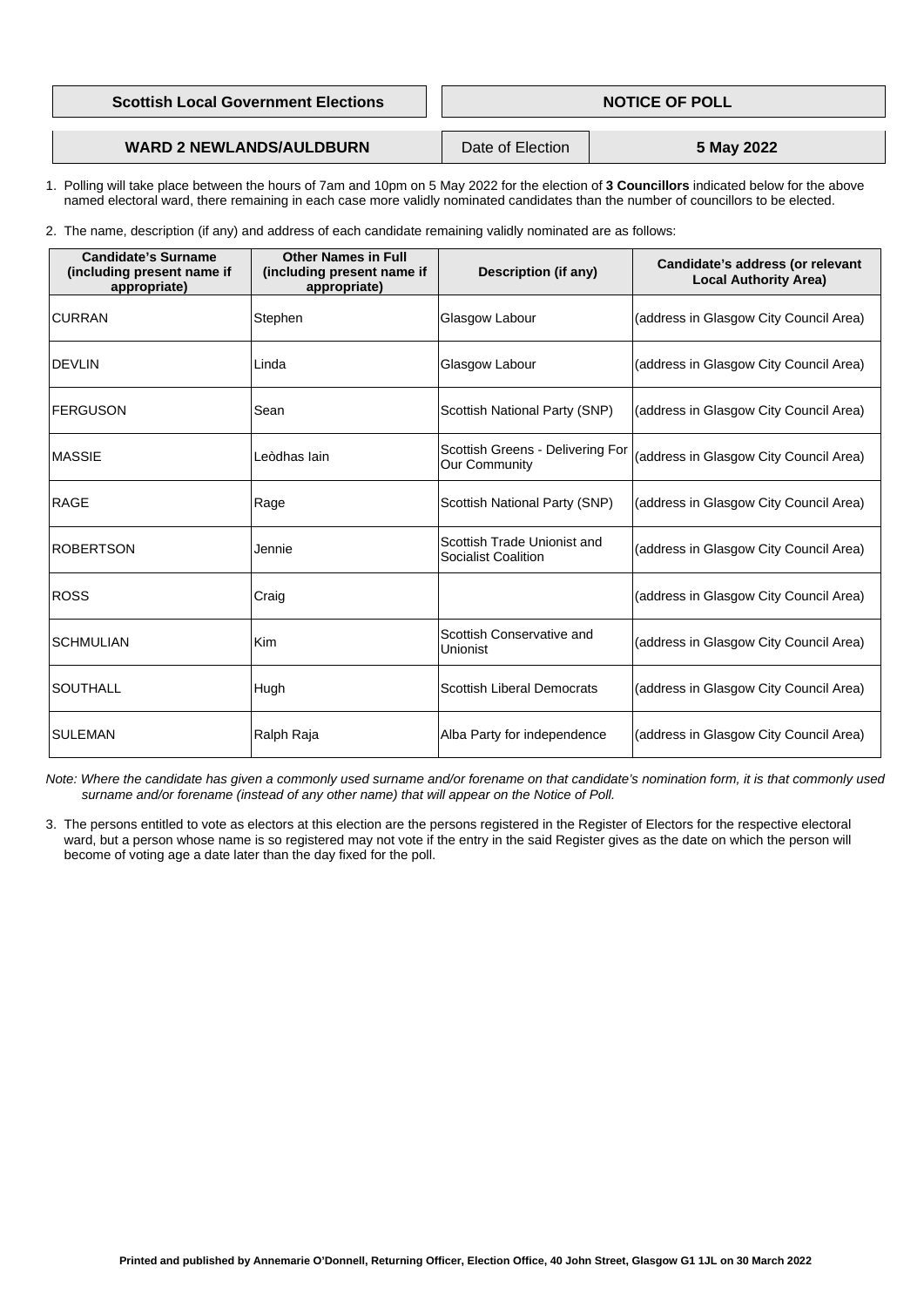|  | <b>Scottish Local Government Elections</b> |
|--|--------------------------------------------|
|--|--------------------------------------------|

**Printed and published by Annemarie O'Donnell, Returning Officer, Election Office, 40 John Street, Glasgow G1 1JL on 30 March 2022** 

## **WARD 3 GREATER POLLOK** Date of Election **5 May 2022**

- 1. Polling will take place between the hours of 7am and 10pm on 5 May 2022 for the election of **4 Councillors** indicated below for the above named electoral ward, there remaining in each case more validly nominated candidates than the number of councillors to be elected.
- 2. The name, description (if any) and address of each candidate remaining validly nominated are as follows:

| <b>Candidate's Surname</b><br>(including present name if<br>appropriate) | <b>Other Names in Full</b><br>(including present name if<br>appropriate) | <b>Description (if any)</b>                                     | <b>Candidate's address (or relevant</b><br><b>Local Authority Area)</b> |
|--------------------------------------------------------------------------|--------------------------------------------------------------------------|-----------------------------------------------------------------|-------------------------------------------------------------------------|
| <b>AHMED</b>                                                             | Saqib                                                                    | Glasgow Labour                                                  | (address in Glasgow City Council Area)                                  |
| <b>GRAHAM</b>                                                            | William                                                                  | <b>Scottish National Party (SNP)</b>                            | (address in Glasgow City Council Area)                                  |
| HO                                                                       | Christopher                                                              | <b>UKIP</b>                                                     | 6A Range Place, Glasgow, G53 7PR                                        |
| <b>HUSSAIN</b>                                                           | Rashid M                                                                 | Glasgow Labour                                                  | (address in Glasgow City Council Area)                                  |
| <b>JAMEEL</b>                                                            | Tahir                                                                    | Alba Party for independence                                     | (address in Glasgow City Council Area)                                  |
| LAIRD                                                                    | Paul                                                                     | Scottish Family Party: Pro-<br>Family, Pro-Marriage, Pro-Life   | (address in Glasgow City Council Area)                                  |
| <b>MCFADYEN</b>                                                          | <b>Chris</b>                                                             | <b>Scottish Greens - Delivering For</b><br><b>Our Community</b> | (address in Glasgow City Council Area)                                  |
| <b>QURESHI</b>                                                           | Awais                                                                    | <b>Scottish Liberal Democrats</b>                               | (address in Glasgow City Council Area)                                  |
| <b>SALIH</b>                                                             | Roza                                                                     | <b>Scottish National Party (SNP)</b>                            | (address in Glasgow City Council Area)                                  |
| <b>STEVENSON</b>                                                         | Eric                                                                     | Scottish Trade Unionist and<br><b>Socialist Coalition</b>       | (address in Glasgow City Council Area)                                  |
| <b>VENTISEI</b>                                                          | Matt                                                                     | Scottish Conservative and<br>Unionist                           | (address in Glasgow City Council Area)                                  |

 *Note: Where the candidate has given a commonly used surname and/or forename on that candidate's nomination form, it is that commonly used surname and/or forename (instead of any other name) that will appear on the Notice of Poll.*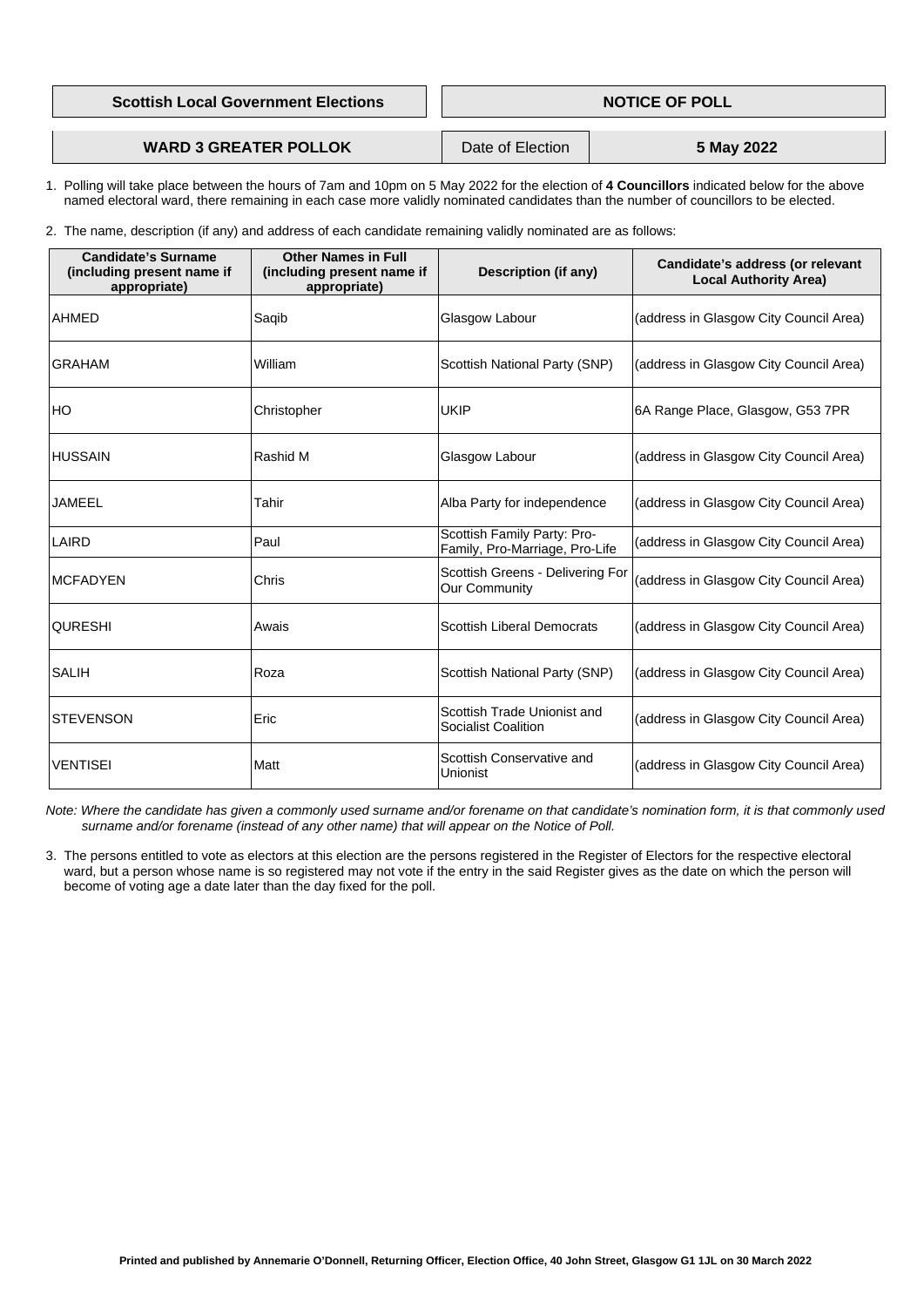|  | <b>Scottish Local Government Elections</b> |
|--|--------------------------------------------|
|--|--------------------------------------------|

**Printed and published by Annemarie O'Donnell, Returning Officer, Election Office, 40 John Street, Glasgow G1 1JL on 30 March 2022** 

**WARD 4 CARDONALD** Date of Election **5 May 2022** 

- 1. Polling will take place between the hours of 7am and 10pm on 5 May 2022 for the election of **4 Councillors** indicated below for the above named electoral ward, there remaining in each case more validly nominated candidates than the number of councillors to be elected.
- 2. The name, description (if any) and address of each candidate remaining validly nominated are as follows:

| <b>Candidate's Surname</b><br>(including present name if<br>appropriate) | <b>Other Names in Full</b><br>(including present name if<br>appropriate) | <b>Description (if any)</b>                                     | Candidate's address (or relevant<br><b>Local Authority Area)</b> |
|--------------------------------------------------------------------------|--------------------------------------------------------------------------|-----------------------------------------------------------------|------------------------------------------------------------------|
| <b>CHALMERS</b>                                                          | <b>Ross</b>                                                              | <b>Scottish Liberal Democrats</b>                               | (address in Glasow City Council Area)                            |
| <b>DUDFIELD</b>                                                          | <b>Robin</b>                                                             | <b>Social Democratic Party</b>                                  | (address in Glasgow City Council Area)                           |
| <b>GOMERSALL</b>                                                         | Ellie                                                                    | <b>Scottish Greens - Delivering For</b><br><b>Our Community</b> | (address in Glasgow City Council Area)                           |
| <b>KAVANAGH</b>                                                          | Jim                                                                      | <b>Glasgow Labour</b>                                           | (address in Glasgow City Council Area)                           |
| <b>KERR</b>                                                              | Matt                                                                     | Glasgow Labour                                                  | (address in Glasgow City Council Area)                           |
| <b>MCSPORRAN</b>                                                         | Elaine                                                                   | <b>Scottish National Party (SNP)</b>                            | (address in Glasgow City Council Area)                           |
| <b>PAXTON</b>                                                            | Stephen                                                                  | Scottish Conservative and<br><b>Unionist</b>                    | (address in Glasgow City Council Area)                           |
| <b>TORRANCE</b>                                                          | Alexander                                                                | Alba Party for independence                                     | 51 Rylees Place, Glasgow, G52 4DD                                |
| <b>WILSON</b>                                                            | Alex                                                                     | Scottish National Party (SNP)                                   | (address in Glasgow City Council Area)                           |

 *Note: Where the candidate has given a commonly used surname and/or forename on that candidate's nomination form, it is that commonly used surname and/or forename (instead of any other name) that will appear on the Notice of Poll.*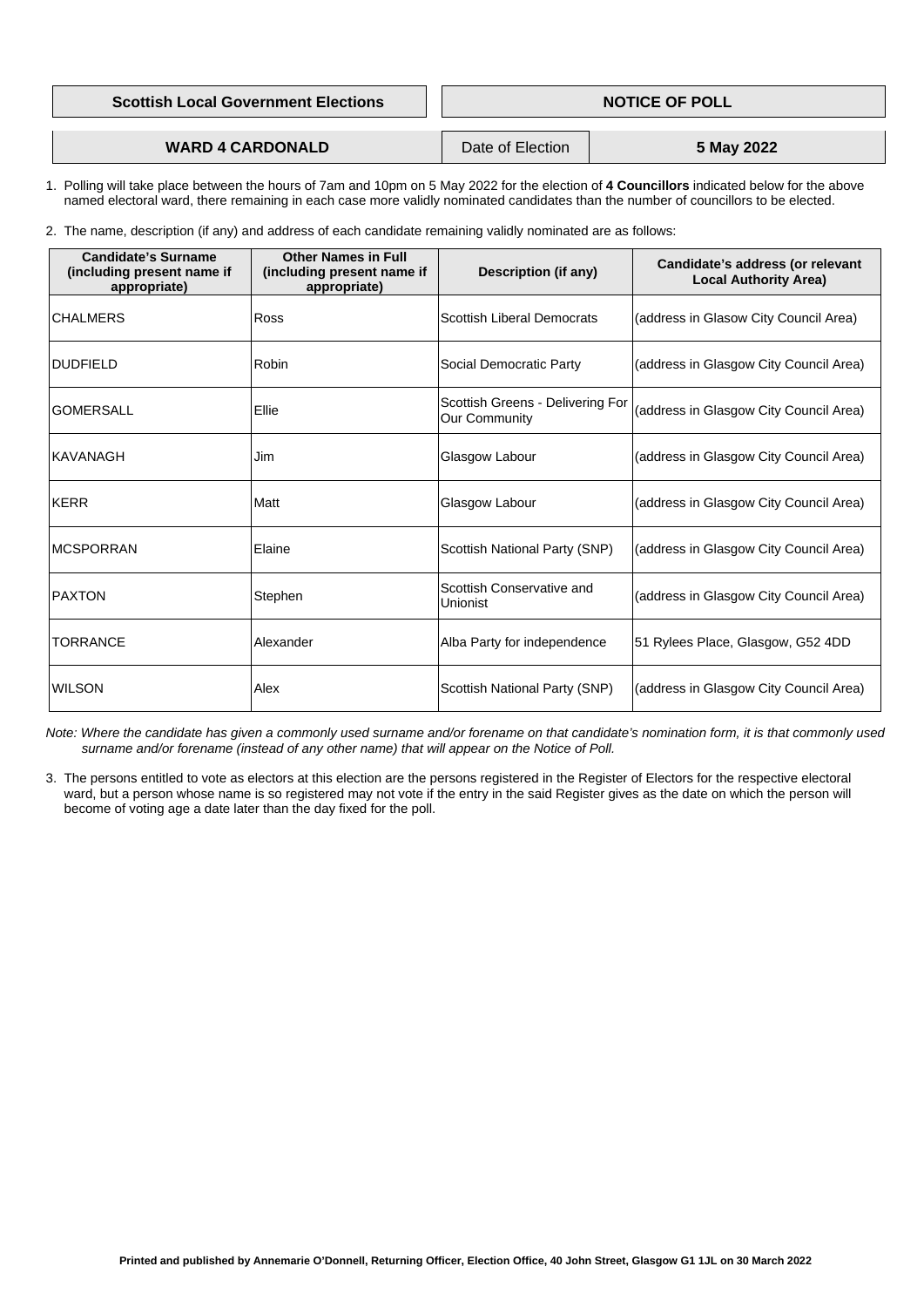| <b>NOTICE OF POLL</b> |
|-----------------------|
|                       |
|                       |

**WARD 5 GOVAN** Date of Election **5 May 2022** 

- 1. Polling will take place between the hours of 7am and 10pm on 5 May 2022 for the election of **4 Councillors** indicated below for the above named electoral ward, there remaining in each case more validly nominated candidates than the number of councillors to be elected.
- 2. The name, description (if any) and address of each candidate remaining validly nominated are as follows:

| <b>Candidate's Surname</b><br>(including present name if<br>appropriate) | <b>Other Names in Full</b><br>(including present name if<br>appropriate) | <b>Description (if any)</b>                                   | Candidate's address (or relevant<br><b>Local Authority Area)</b> |
|--------------------------------------------------------------------------|--------------------------------------------------------------------------|---------------------------------------------------------------|------------------------------------------------------------------|
| <b>ALAM</b>                                                              | Imran                                                                    | Glasgow Labour                                                | (address in Glasgow City Council Area)                           |
| <b>BELL</b>                                                              | <b>Ricky</b>                                                             | <b>Scottish National Party (SNP)</b>                          | (address in Glasgow City Council Area)                           |
| <b>BONNAR</b>                                                            | William                                                                  | <b>Scottish Socialist Party - People</b><br><b>Not Profit</b> | (address in Glasgow City Council Area)                           |
| <b>DORNAN</b>                                                            | Stephen                                                                  | <b>Scottish National Party (SNP)</b>                          | (address in Glasgow City Council Area)                           |
| <b>EMORDI</b>                                                            | <b>Uche Gladys</b>                                                       | Alba Party for independence                                   | (address in Glasgow City Council Area)                           |
| <b>FAJEMISEYE</b>                                                        | Funmi                                                                    | <b>Scottish National Party (SNP)</b>                          | (address in Glasgow City Council Area)                           |
| <b>FLANAGAN</b>                                                          | John                                                                     |                                                               | (address in Glasgow City Council Area)                           |
| <b>HALL</b>                                                              | <b>Ruth S</b>                                                            | Glasgow Labour                                                | (address in Glasgow City Council Area)                           |
| <b>HUTCHISON</b>                                                         | Dan                                                                      | Elect a Scottish Green<br>Councillor                          | (address in Glasgow City Council Area)                           |
| <b>O'DOCHERTY</b>                                                        | <b>Neil</b>                                                              | <b>Scottish Liberal Democrats</b>                             | (address in Glasgow City Council Area)                           |
| <b>RASHID</b>                                                            | Mamun                                                                    | Scottish Conservative and<br><b>Unionist</b>                  | (address in Glasgow City Council Area)                           |

 *Note: Where the candidate has given a commonly used surname and/or forename on that candidate's nomination form, it is that commonly used surname and/or forename (instead of any other name) that will appear on the Notice of Poll.*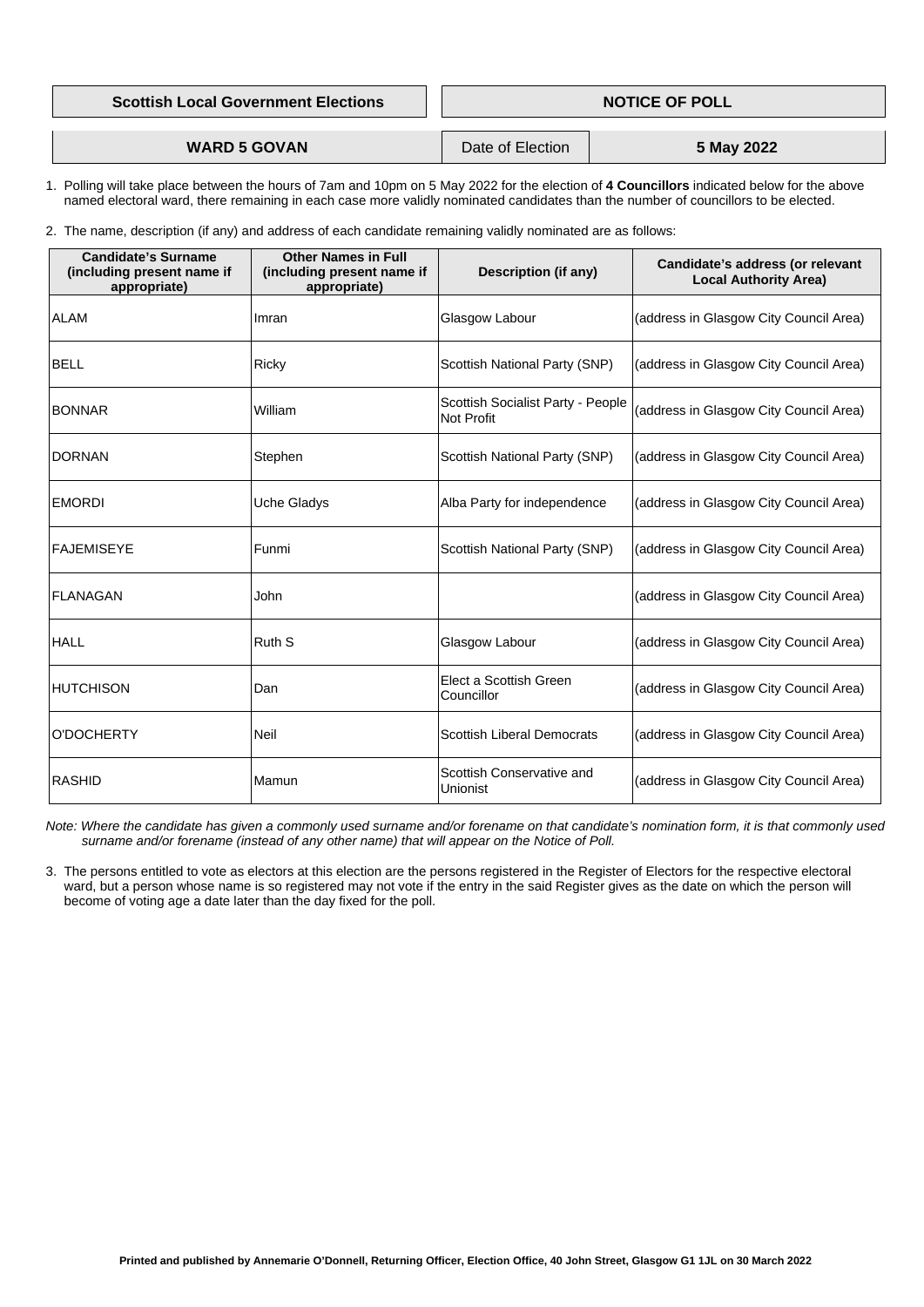| <b>NOTICE OF POLL</b> |
|-----------------------|
|                       |
|                       |

## **WARD 6 POLLOKSHIELDS** Date of Election **5 May 2022**

- 1. Polling will take place between the hours of 7am and 10pm on 5 May 2022 for the election of **4 Councillors** indicated below for the above named electoral ward, there remaining in each case more validly nominated candidates than the number of councillors to be elected.
- 2. The name, description (if any) and address of each candidate remaining validly nominated are as follows:

| <b>Candidate's Surname</b><br>(including present name if<br>appropriate) | <b>Other Names in Full</b><br>(including present name if<br>appropriate) | <b>Description (if any)</b>                               | Candidate's address (or relevant<br><b>Local Authority Area)</b> |
|--------------------------------------------------------------------------|--------------------------------------------------------------------------|-----------------------------------------------------------|------------------------------------------------------------------|
| <b>FORD</b>                                                              | <b>Carole Louise</b>                                                     | <b>Scottish Liberal Democrats</b>                         | (address in Glasgow City Council Area)                           |
| <b>GHANI</b>                                                             | Zen                                                                      | <b>Scottish National Party (SNP)</b>                      | (address in Glasgow City Council Area)                           |
| <b>HOYLE</b>                                                             | Ewan                                                                     | Volt UK - The Pan-European<br>Party                       | Flat 0/1, 178 Kenmure Street, Glasgow,<br>G41 2LD                |
| <b>MACLEOD</b>                                                           | Norman                                                                   | <b>Scottish National Party (SNP)</b>                      | (address in Glasgow City Council Area)                           |
| <b>MEIKLE</b>                                                            | David                                                                    | Scottish Conservative and<br>Unionist                     | (address in East Renfrewshire Council<br>Area)                   |
| <b>MOLYNEUX</b>                                                          | Jon                                                                      | Re-elect your Scottish Green<br>Councillor                | (address in Glasgow City Council Area)                           |
| <b>RAJA</b>                                                              | Hanif M                                                                  | Glasgow Labour                                            | (address in Glasgow City Council Area)                           |
| <b>RUDDELL</b>                                                           | Tom                                                                      | Scottish Trade Unionist and<br><b>Socialist Coalition</b> | (address in Glasgow City Council Area)                           |
| <b>SHOAIB</b>                                                            | Muhammad                                                                 | Alba Party for independence                               | (address in Glasgow City Council Area)                           |
| <b>THOMAS</b>                                                            | Fariha                                                                   | Glasgow Labour                                            | (address in Glasgow City Council Area)                           |

 *Note: Where the candidate has given a commonly used surname and/or forename on that candidate's nomination form, it is that commonly used surname and/or forename (instead of any other name) that will appear on the Notice of Poll.*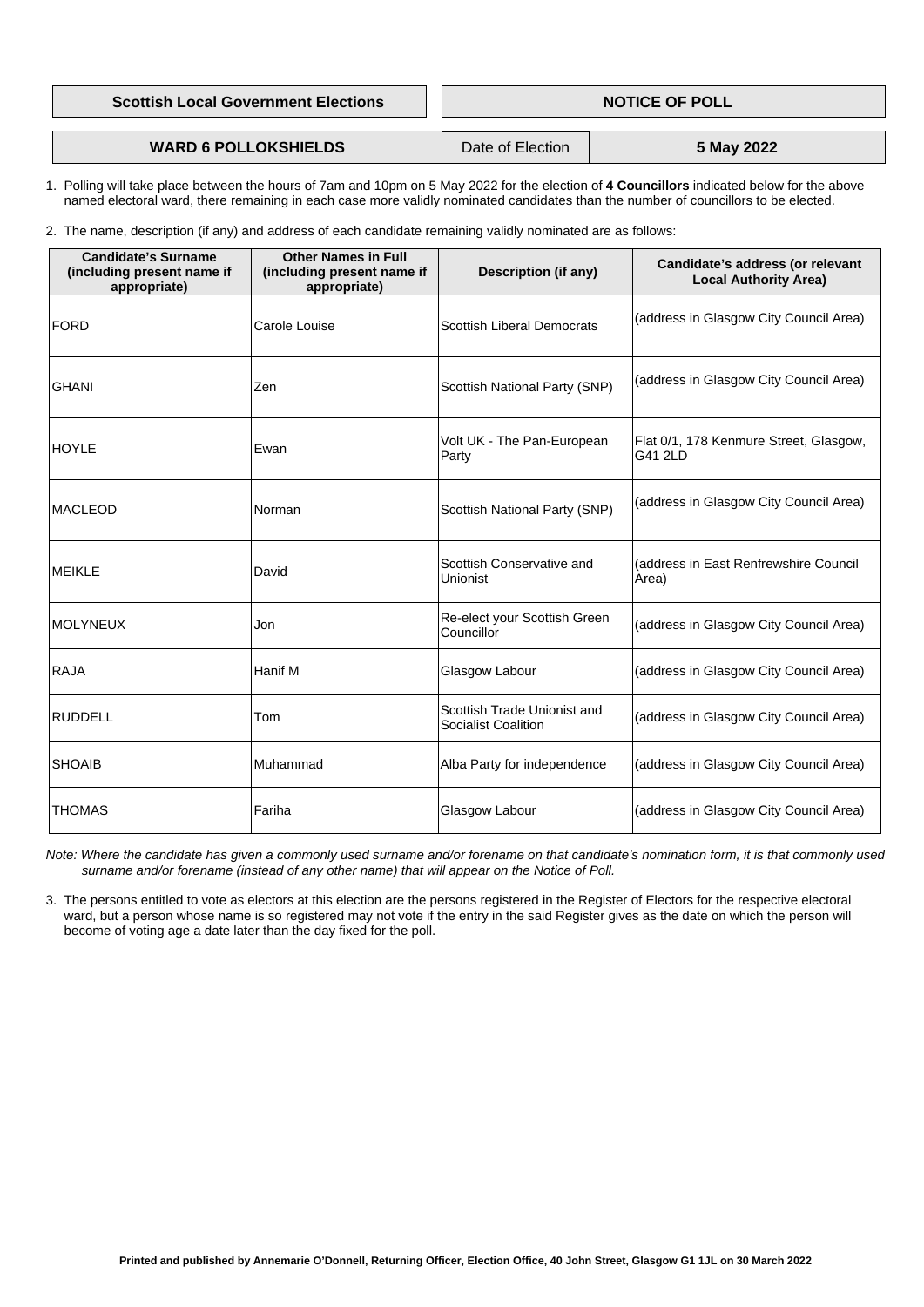**Scottish Local Government Elections NOTICE OF POLL** 

**WARD 7 LANGSIDE** Date of Election **5 May 2022** 

 1. Polling will take place between the hours of 7am and 10pm on 5 May 2022 for the election of **4 Councillors** indicated below for the above named electoral ward, there remaining in each case more validly nominated candidates than the number of councillors to be elected.

2. The name, description (if any) and address of each candidate remaining validly nominated are as follows:

| <b>Candidate's Surname</b><br>(including present name if<br>appropriate) | <b>Other Names in Full</b><br>(including present name if<br>appropriate) | <b>Description (if any)</b>                               | Candidate's address (or relevant<br><b>Local Authority Area)</b> |
|--------------------------------------------------------------------------|--------------------------------------------------------------------------|-----------------------------------------------------------|------------------------------------------------------------------|
| <b>AITKEN</b>                                                            | Susan                                                                    | <b>Scottish National Party (SNP)</b>                      | (address in Glasgow City Council Area)                           |
| <b>BRUCE</b>                                                             | Holly                                                                    | Elect a Scottish Green<br>Councillor                      | (address in Glasgow City Council Area)                           |
| <b>DOCHERTY</b>                                                          | Stephen Ignatius                                                         | Glasgow Labour                                            | (address in Glasgow City Council Area)                           |
| <b>LEINSTER</b>                                                          | Paul                                                                     | <b>Scottish National Party (SNP)</b>                      | (address in Glasgow City Council Area)                           |
| <b>IMCKENZIE</b>                                                         | <b>Aileen Mary</b>                                                       | Glasgow Labour                                            | (address in Glasgow City Council Area)                           |
| <b>OSUCHUKWU</b>                                                         | Chigozie Anne                                                            | Alba Party for independence                               | (address in Glasgow City Council Area)                           |
| <b>SHIELDS</b>                                                           | Michael Edward                                                           | <b>Scottish Liberal Democrats</b>                         | (address in Glasgow City Council Area)                           |
| <b>STEVENSON</b>                                                         | Ronnie                                                                   | Scottish Trade Unionist and<br><b>Socialist Coalition</b> | (address in Glasgow City Council Area)                           |
| <b>WHYTE</b>                                                             | <b>Bruce</b>                                                             | Scottish Conservative and<br><b>Unionist</b>              | (address in Glasgow City Council Area)                           |

 *Note: Where the candidate has given a commonly used surname and/or forename on that candidate's nomination form, it is that commonly used surname and/or forename (instead of any other name) that will appear on the Notice of Poll.*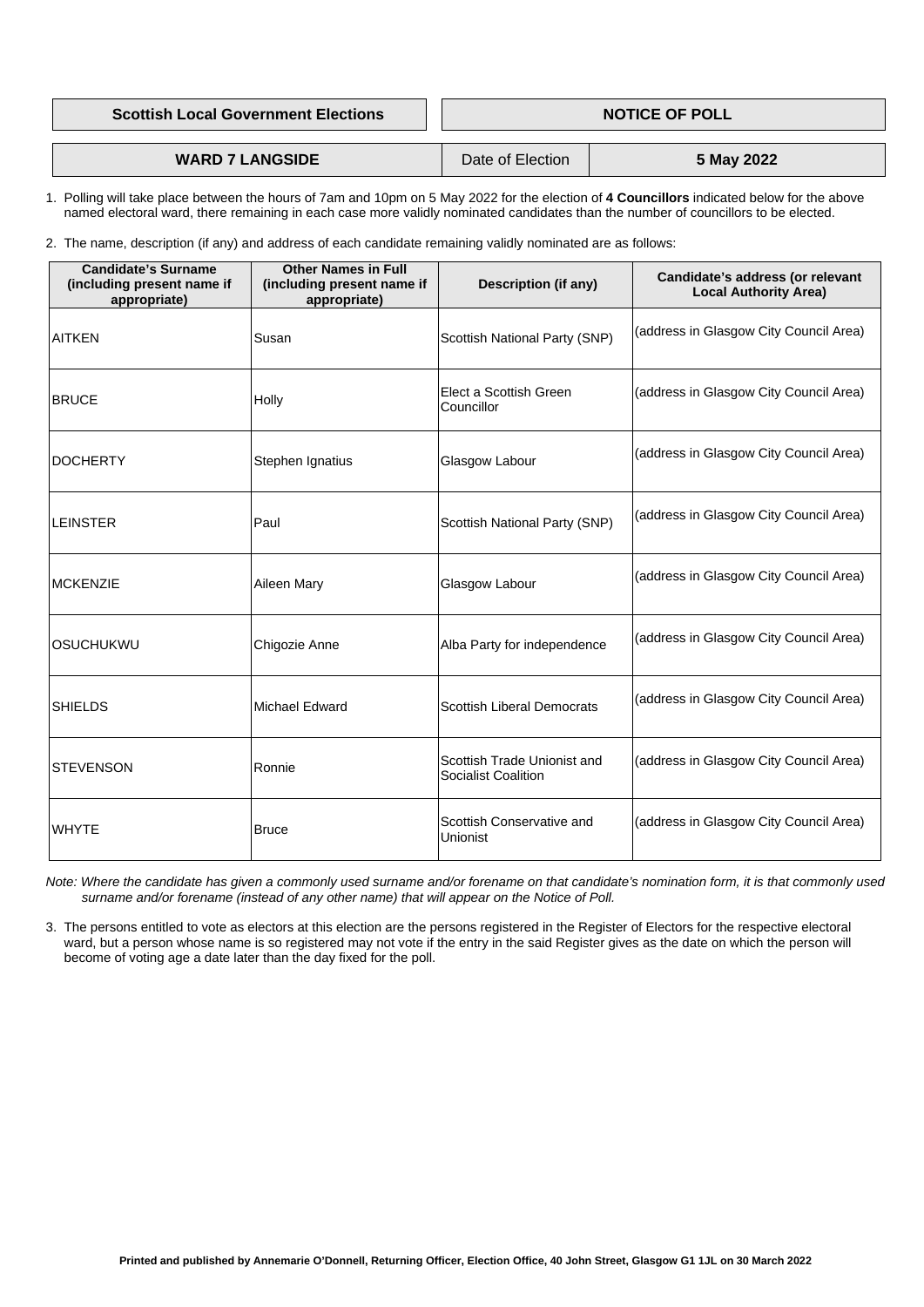| <b>Scottish Local Government Elections</b> | <b>NOTICE OF POLL</b> |            |
|--------------------------------------------|-----------------------|------------|
|                                            |                       |            |
| <b>WARD 8 SOUTHSIDE CENTRAL</b>            | Date of Election      | 5 May 2022 |

 1. Polling will take place between the hours of 7am and 10pm on 5 May 2022 for the election of **4 Councillors** indicated below for the above named electoral ward, there remaining in each case more validly nominated candidates than the number of councillors to be elected.

2. The name, description (if any) and address of each candidate remaining validly nominated are as follows:

| <b>Candidate's Surname</b><br>(including present name if<br>appropriate) | <b>Other Names in Full</b><br>(including present name if<br>appropriate) | <b>Description (if any)</b>                           | Candidate's address (or relevant<br><b>Local Authority Area)</b> |
|--------------------------------------------------------------------------|--------------------------------------------------------------------------|-------------------------------------------------------|------------------------------------------------------------------|
| <b>BELIC</b>                                                             | Alexander                                                                | <b>Scottish National Party (SNP)</b>                  | (address in Glasgow City Council Area)                           |
| <b>BUTT</b>                                                              | Kamran                                                                   | Alba Party for independence                           | (address in Glasgow City Council Area)                           |
| <b>DONNELLY</b>                                                          | <b>Paul Robert</b>                                                       | Scottish Socialist Party - End<br><b>Fuel Poverty</b> | (address in Glasgow City Council Area)                           |
| <b>DYER</b>                                                              | Jamie                                                                    |                                                       | (address in Glasgow City Council Area)                           |
| <b>GALLAGHER</b>                                                         | Elaine                                                                   | Elect a Scottish Green<br>Councillor                  | (address in Glasgow City Council Area)                           |
| <b>GLASGOW-JACKSON</b>                                                   | Sam                                                                      | <b>Scottish Liberal Democrats</b>                     | (address in Glasgow City Council Area)                           |
| <b>HUNTER</b>                                                            | Mhairi                                                                   | <b>Scottish National Party (SNP)</b>                  | (address in Glasgow City Council Area)                           |
| <b>PARVEZ</b>                                                            | Tariq                                                                    | Scottish Conservative and<br>Unionist                 | 22 Milverton Road, Giffnock, Glasgow,<br><b>G46 7JN</b>          |
| <b>SCANLON</b>                                                           | James                                                                    | <b>Glasgow Labour</b>                                 | (address in Glasgow City Council Area)                           |
| <b>SIDDIQUE</b>                                                          | Soryia                                                                   | <b>Glasgow Labour</b>                                 | (address in Glasgow City Council Area)                           |

 *Note: Where the candidate has given a commonly used surname and/or forename on that candidate's nomination form, it is that commonly used surname and/or forename (instead of any other name) that will appear on the Notice of Poll.*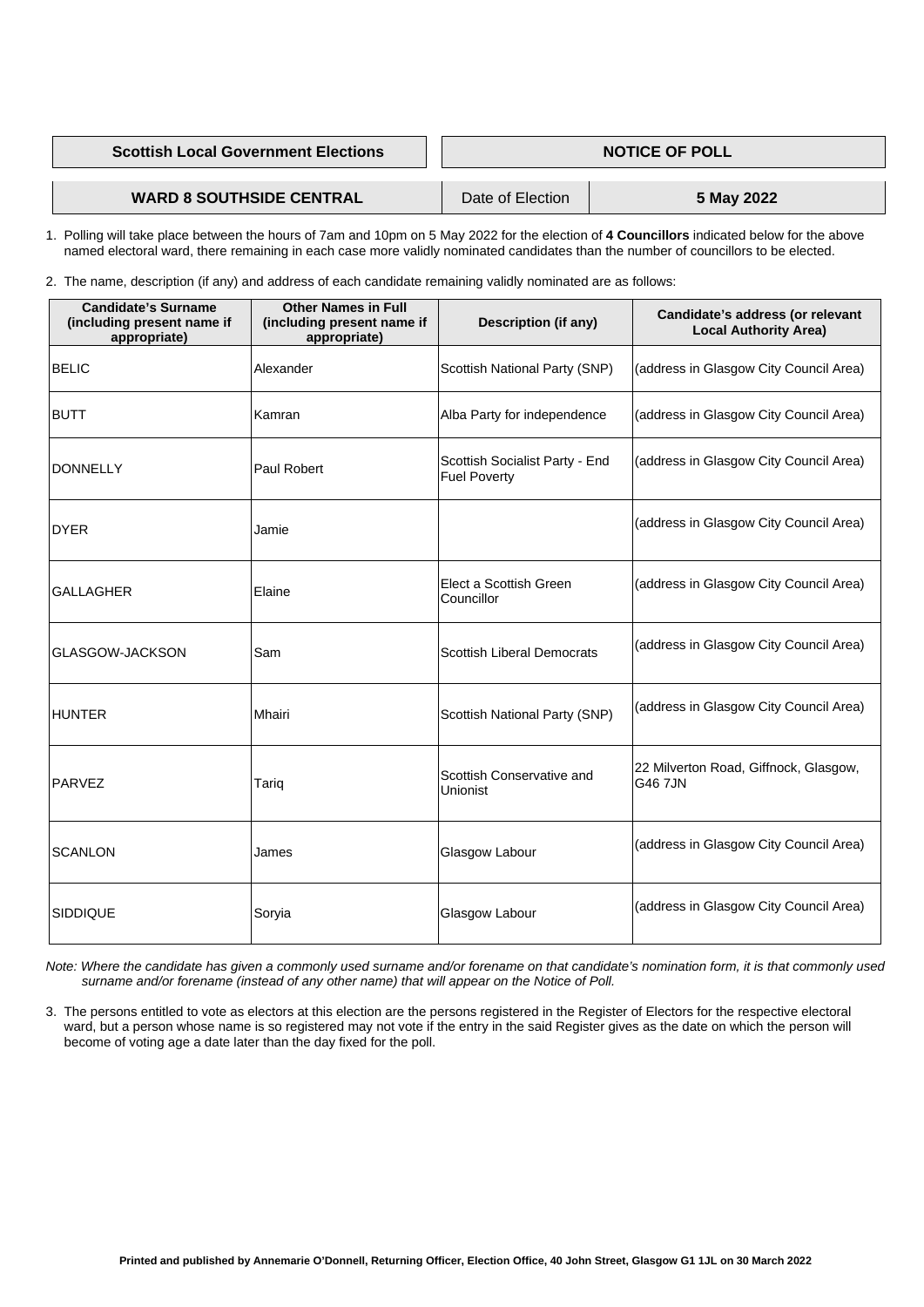| <b>Scottish Local Government Elections</b> | <b>NOTICE OF POLL</b> |            |
|--------------------------------------------|-----------------------|------------|
|                                            |                       |            |
| <b>WARD 9 CALTON</b>                       | Date of Election      | 5 May 2022 |

 1. Polling will take place between the hours of 7am and 10pm on 5 May 2022 for the election of **4 Councillors** indicated below for the above named electoral ward, there remaining in each case more validly nominated candidates than the number of councillors to be elected.

2. The name, description (if any) and address of each candidate remaining validly nominated are as follows:

 3. The persons entitled to vote as electors at this election are the persons registered in the Register of Electors for the respective electoral ward, but a person whose name is so registered may not vote if the entry in the said Register gives as the date on which the person will

| <b>Candidate's Surname</b><br>(including present name if<br>appropriate) | <b>Other Names in Full</b><br>(including present name if<br>appropriate) | <b>Description (if any)</b>           | Candidate's address (or relevant<br><b>Local Authority Area)</b> |
|--------------------------------------------------------------------------|--------------------------------------------------------------------------|---------------------------------------|------------------------------------------------------------------|
| <b>CONNELLY</b>                                                          | Robert                                                                   | Scottish Conservative and<br>Unionist | (address in Glasgow City Council Area)                           |
| <b>HEPBURN</b>                                                           | Greg                                                                     | Scottish National Party (SNP)         | (address in Glasgow City Council Area)                           |
| <b>MCKERNAN</b>                                                          | Catherine                                                                | Alba Party for independence           | (address in Glasgow City Council Area)                           |
| <b>O'LONE</b>                                                            | Cecilia                                                                  | Glasgow Labour                        | (address in Glasgow City Council Area)                           |
| <b>PALMER</b>                                                            | Alexander                                                                | Scottish Liberal Democrats            | (address in Glasgow City Council Area)                           |
| <b>PIKE</b>                                                              | Linda                                                                    | <b>Scottish National Party (SNP)</b>  | (address in Glasgow City Council Area)                           |
| <b>REDMOND</b>                                                           | George                                                                   | Glasgow Labour                        | (address in Glasgow City Council Area)                           |
| <b>SAMUELS</b>                                                           | Kate                                                                     | Elect a Scottish Green<br>Councillor  | (address in Glasgow City Council Area)                           |
| <b>SHOKUNBI</b>                                                          | Olu                                                                      | Scottish National Party (SNP)         | (address in Glasgow City Council Area)                           |

 *Note: Where the candidate has given a commonly used surname and/or forename on that candidate's nomination form, it is that commonly used surname and/or forename (instead of any other name) that will appear on the Notice of Poll.* 

become of voting age a date later than the day fixed for the poll.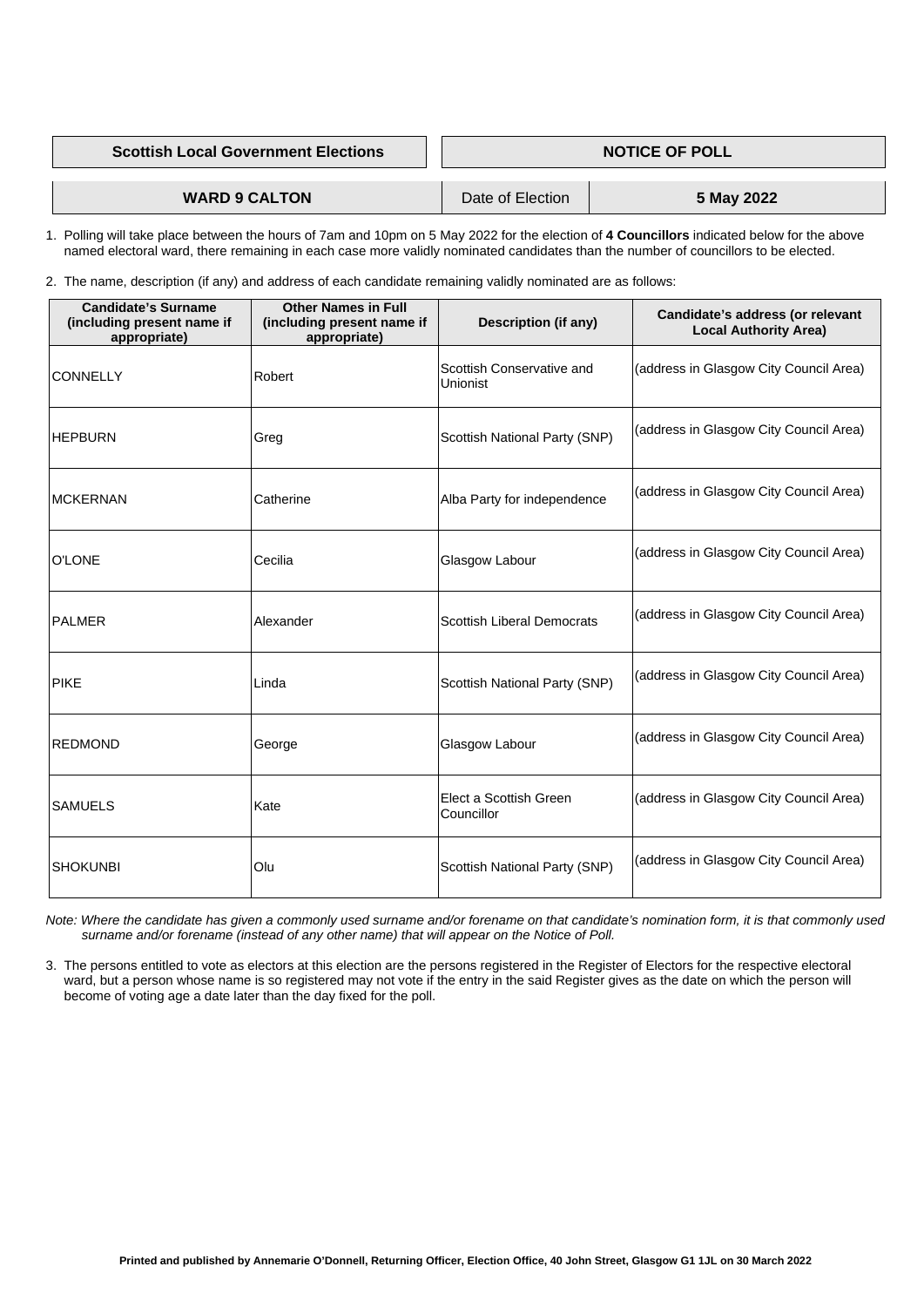| <b>Scottish Local Government Elections</b> | <b>NOTICE OF POLL</b> |            |
|--------------------------------------------|-----------------------|------------|
|                                            |                       |            |
| <b>WARD 10 ANDERSTON/CITY/YORKHILL</b>     | Date of Election      | 5 May 2022 |

 1. Polling will take place between the hours of 7am and 10pm on 5 May 2022 for the election of **4 Councillors** indicated below for the above named electoral ward, there remaining in each case more validly nominated candidates than the number of councillors to be elected.

2. The name, description (if any) and address of each candidate remaining validly nominated are as follows:

| <b>Candidate's Surname</b><br>(including present name if<br>appropriate) | <b>Other Names in Full</b><br>(including present name if<br>appropriate) | <b>Description (if any)</b>                 | Candidate's address (or relevant<br><b>Local Authority Area)</b> |
|--------------------------------------------------------------------------|--------------------------------------------------------------------------|---------------------------------------------|------------------------------------------------------------------|
| <b>ARRIGHI</b>                                                           | Carla                                                                    |                                             | (address in Glasgow City Council Area)                           |
| <b>BOLANDER</b>                                                          | Eva                                                                      | <b>Scottish National Party (SNP)</b>        | (address in Glasgow City Council Area)                           |
| <b>BRAAT</b>                                                             | Philip                                                                   | Glasgow Labour                              | (address in Glasgow City Council Area)                           |
| <b>CARSON</b>                                                            | John Gerard                                                              | Glasgow Labour                              | (address in Glasgow City Council Area)                           |
| <b>CLARK</b>                                                             | <b>Matthew James</b>                                                     | <b>Scottish Liberal Democrats</b>           | (address in Glasgow City Council Area)                           |
| <b>MCCOURT</b>                                                           | Susan                                                                    | Scottish Conservative and<br><b>Unionst</b> | (address in Glasgow City Council Area)                           |
| <b>MEARNS</b>                                                            | Christy                                                                  | Re-elect your Scottish Green<br>Councillor  | (address in Glasgow City Council Area)                           |
| <b>MILLAR</b>                                                            | Angus                                                                    | <b>Scottish National Party (SNP)</b>        | (address in Glasgow City Council Area)                           |
| <b>RAPSON</b>                                                            | <b>Benn</b>                                                              |                                             | (address in Glasgow City Council Area)                           |
| <b>THOMSON</b>                                                           | <b>Nick</b>                                                              | <b>Scottish Libertarian Party</b>           | (address in Glasgow City Council Area)                           |

 *Note: Where the candidate has given a commonly used surname and/or forename on that candidate's nomination form, it is that commonly used surname and/or forename (instead of any other name) that will appear on the Notice of Poll.*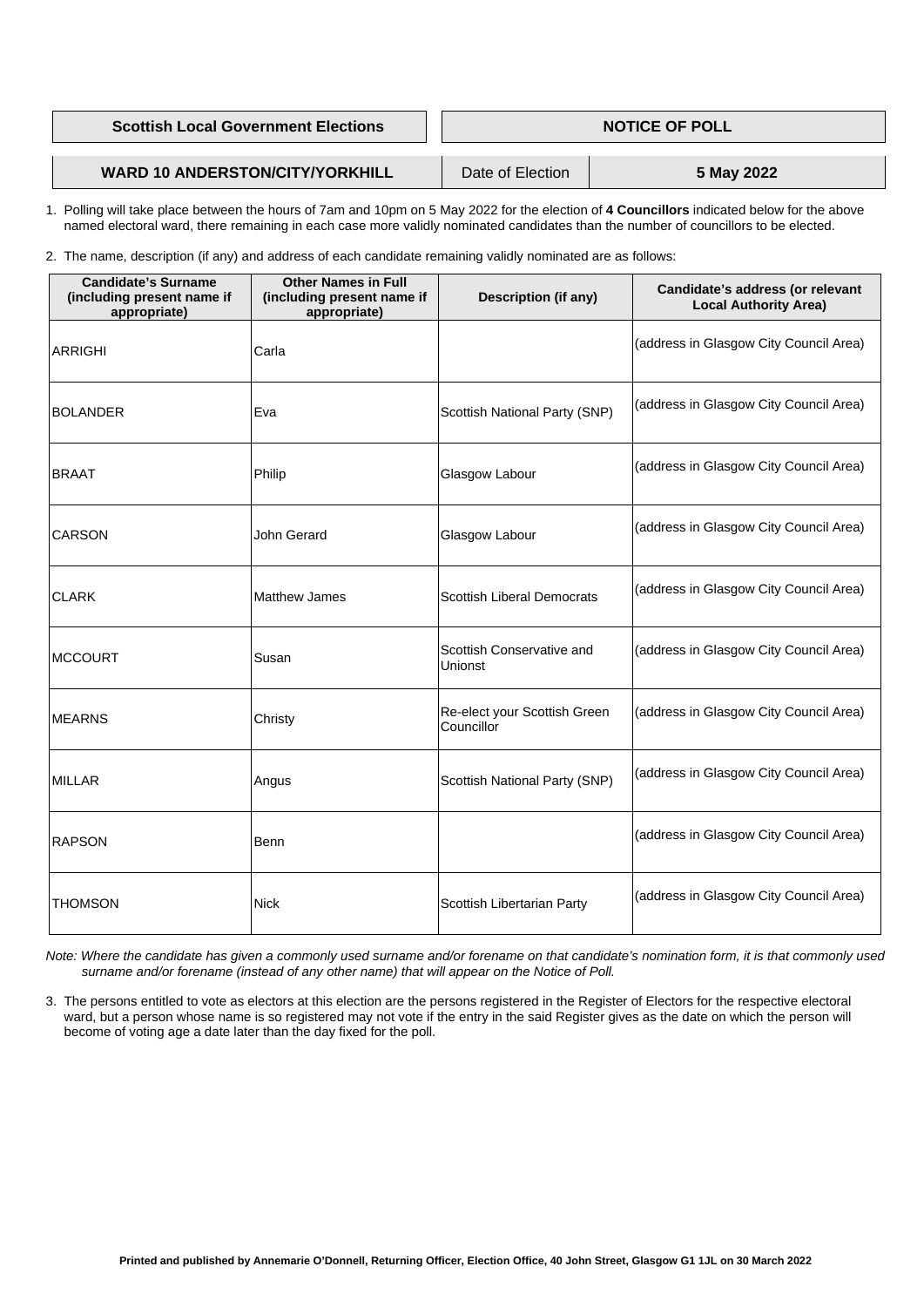**Scottish Local Government Elections Access 1 | NOTICE OF POLL** 

**WARD 11 HILLHEAD** Date of Election **5 May 2022** 

 1. Polling will take place between the hours of 7am and 10pm on 5 May 2022 for the election of **3 Councillors** indicated below for the above named electoral ward, there remaining in each case more validly nominated candidates than the number of councillors to be elected.

2. The name, description (if any) and address of each candidate remaining validly nominated are as follows:

| <b>Candidate's Surname</b><br>(including present name if<br>appropriate) | <b>Other Names in Full</b><br>(including present name if<br>appropriate) | <b>Description (if any)</b>                     | Candidate's address (or relevant<br><b>Local Authority Area)</b> |
|--------------------------------------------------------------------------|--------------------------------------------------------------------------|-------------------------------------------------|------------------------------------------------------------------|
| <b>ANDREW</b>                                                            | <b>Ken</b>                                                               | <b>Scottish National Party (SNP)</b>            | (address in Glasgow City Council Area)                           |
| LOCKETT                                                                  | Theo                                                                     | <b>Scottish Liberal Democrats</b>               | Flat 3/2, 34 Dunearn Street, Glasgow, G4<br>l9EF                 |
| <b>MALIK</b>                                                             | Hanzala                                                                  | Glasgow Labour                                  | (address in Glasgow City Council Area)                           |
| <b>MCMILLAN</b>                                                          | Colin                                                                    | Freedom Alliance. No More<br>Experimental Jabs. | (address in Glasgow City Council Area)                           |
| <b>RUSSELL</b>                                                           | <b>Mark</b>                                                              | Scottish Conservative and<br><b>Unionist</b>    | (address in Glasgow City Council Area)                           |
| <b>WARDROP</b>                                                           | Martha                                                                   | Re-elect your Scottish Green<br>Councillor      | (address in Glasgow City Council Area)                           |

 *Note: Where the candidate has given a commonly used surname and/or forename on that candidate's nomination form, it is that commonly used surname and/or forename (instead of any other name) that will appear on the Notice of Poll.*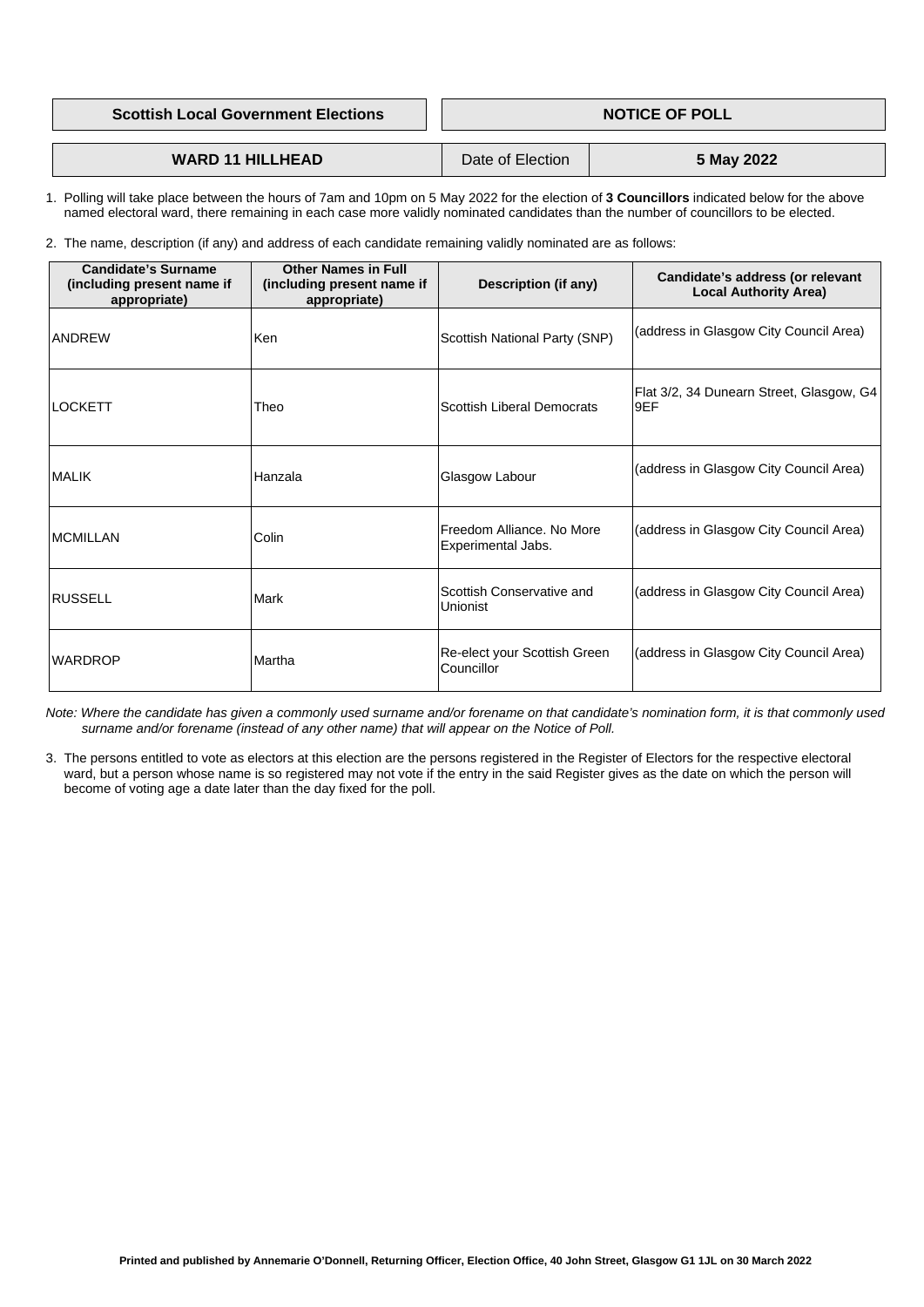| <b>Scottish Local Government Elections</b> | <b>NOTICE OF POLL</b> |  |
|--------------------------------------------|-----------------------|--|
|                                            |                       |  |
|                                            |                       |  |

## **WARD 12 VICTORIA PARK** Date of Election **5 May 2022**

- 1. Polling will take place between the hours of 7am and 10pm on 5 May 2022 for the election of **3 Councillors** indicated below for the above named electoral ward, there remaining in each case more validly nominated candidates than the number of councillors to be elected.
- 2. The name, description (if any) and address of each candidate remaining validly nominated are as follows:

| <b>Candidate's Surname</b><br>(including present name if<br>appropriate) | <b>Other Names in Full</b><br>(including present name if<br>appropriate) | <b>Description (if any)</b>                         | Candidate's address (or relevant<br><b>Local Authority Area)</b> |
|--------------------------------------------------------------------------|--------------------------------------------------------------------------|-----------------------------------------------------|------------------------------------------------------------------|
| <b>AIBINU</b>                                                            | <b>Ade</b>                                                               | <b>Scottish Conservative and</b><br><b>Unionist</b> | (address in Glasgow City Council Area)                           |
| <b>DALTON</b>                                                            | Feargal                                                                  | <b>Scottish National Party (SNP)</b>                | (address in Glasgow City Council Area)                           |
| <b>JASSEMI</b>                                                           | Eunis                                                                    | Glasgow Labour                                      | (address in Glasgow City Council Area)                           |
| <b>REID-MCCONNELL</b>                                                    | Lana                                                                     | lElect a Scottish Green<br><b>Councillor</b>        | (address in Glasgow City Council Area)                           |
| <b>SPEIRS</b>                                                            | James Douglas                                                            | <b>Scottish Liberal Democrats</b>                   | (address in Glasgow City Council Area)                           |
| <b>ULLAH</b>                                                             | Mahmood                                                                  | Alba Party for independence                         | (address in Glasgow City Council Area)                           |

 *Note: Where the candidate has given a commonly used surname and/or forename on that candidate's nomination form, it is that commonly used surname and/or forename (instead of any other name) that will appear on the Notice of Poll.*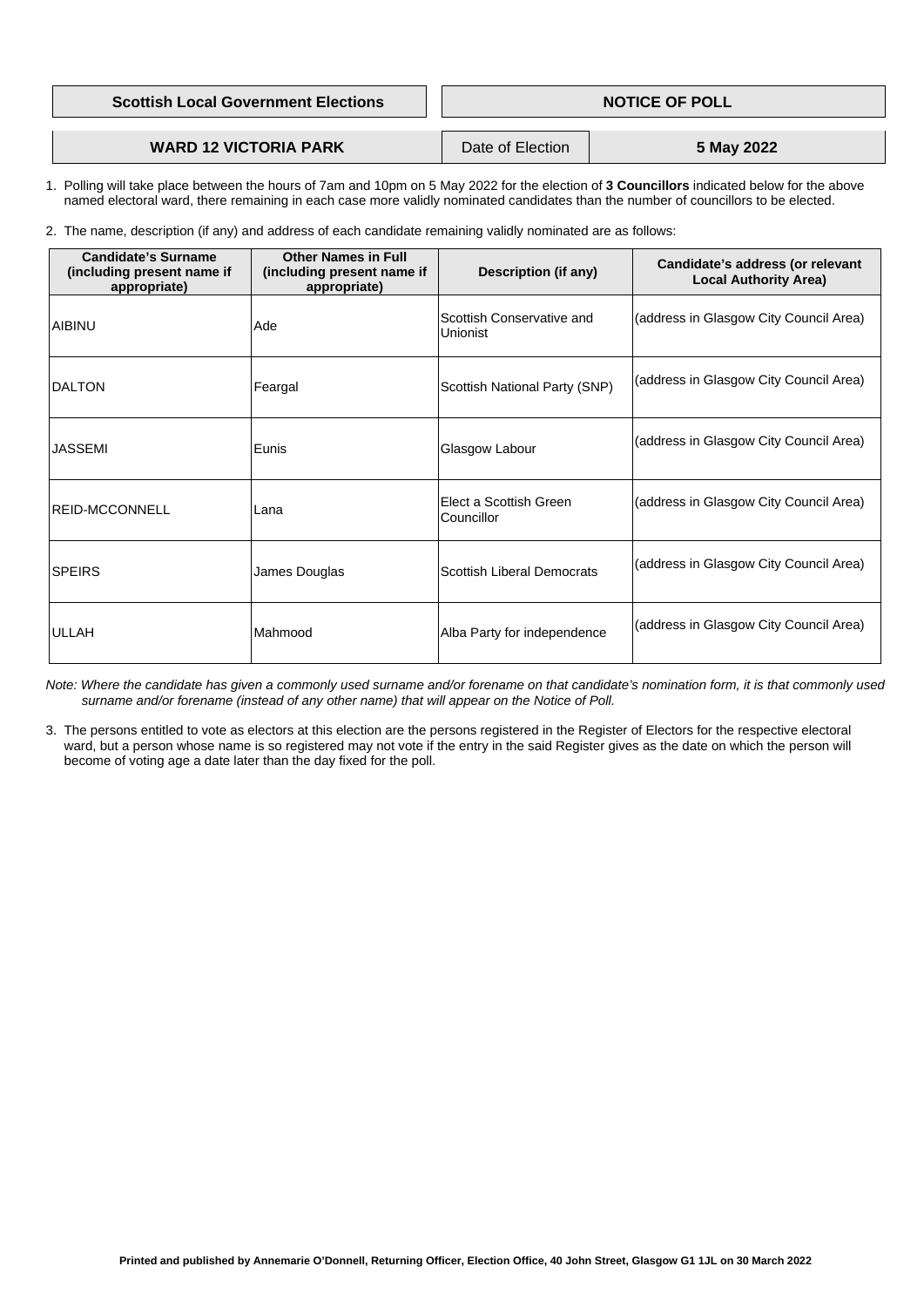| <b>Scottish Local Government Elections</b> | <b>NOTICE OF POLL</b> |            |
|--------------------------------------------|-----------------------|------------|
|                                            |                       |            |
| <b>WARD 13 GARSCADDEN/SCOTSTOUNHILL</b>    | Date of Election      | 5 May 2022 |

- 1. Polling will take place between the hours of 7am and 10pm on 5 May 2022 for the election of **4 Councillors** indicated below for the above named electoral ward, there remaining in each case more validly nominated candidates than the number of councillors to be elected.
- 2. The name, description (if any) and address of each candidate remaining validly nominated are as follows:

| <b>Candidate's Surname</b><br>(including present name if<br>appropriate) | <b>Other Names in Full</b><br>(including present name if<br>appropriate) | <b>Description (if any)</b>                  | Candidate's address (or relevant<br><b>Local Authority Area)</b>        |
|--------------------------------------------------------------------------|--------------------------------------------------------------------------|----------------------------------------------|-------------------------------------------------------------------------|
| <b>BUTLER</b>                                                            | <b>Bill</b>                                                              | Glasgow Labour                               | (address in Glasgow City Council Area)                                  |
| <b>CUNNINGHAM</b>                                                        | <b>Chris</b>                                                             | <b>Scottish National Party (SNP)</b>         | (address in Glasgow City Council Area)                                  |
| <b>HAMELINK</b>                                                          | John                                                                     | <b>Our Community</b>                         | Scottish Greens - Delivering For (address in Glasgow City Council Area) |
| <b>MITCHELL</b>                                                          | Malcolm                                                                  | <b>Scottish National Party (SNP)</b>         | (address in Glasgow City Council Area)                                  |
| <b>MORRISON</b>                                                          | <b>Steven</b>                                                            | Scottish Conservative and<br><b>Unionist</b> | (address in Glasgow City Council Area)                                  |
| <b>MURRAY</b>                                                            | Eva Clark                                                                | <b>Glasgow Labour</b>                        | (address in Glasgow City Council Area)                                  |
| <b>UGBAH</b>                                                             | Rosemary                                                                 | <b>Scottish National Party (SNP)</b>         | (address in Glasgow City Council Area)                                  |
| <b>WATERFIELD</b>                                                        | <b>Hugh Grenville</b>                                                    | <b>Scottish Liberal Democrats</b>            | (address in Glasgow City Council Area)                                  |

- *Note: Where the candidate has given a commonly used surname and/or forename on that candidate's nomination form, it is that commonly used surname and/or forename (instead of any other name) that will appear on the Notice of Poll.*
- 3. The persons entitled to vote as electors at this election are the persons registered in the Register of Electors for the respective electoral ward, but a person whose name is so registered may not vote if the entry in the said Register gives as the date on which the person will become of voting age a date later than the day fixed for the poll.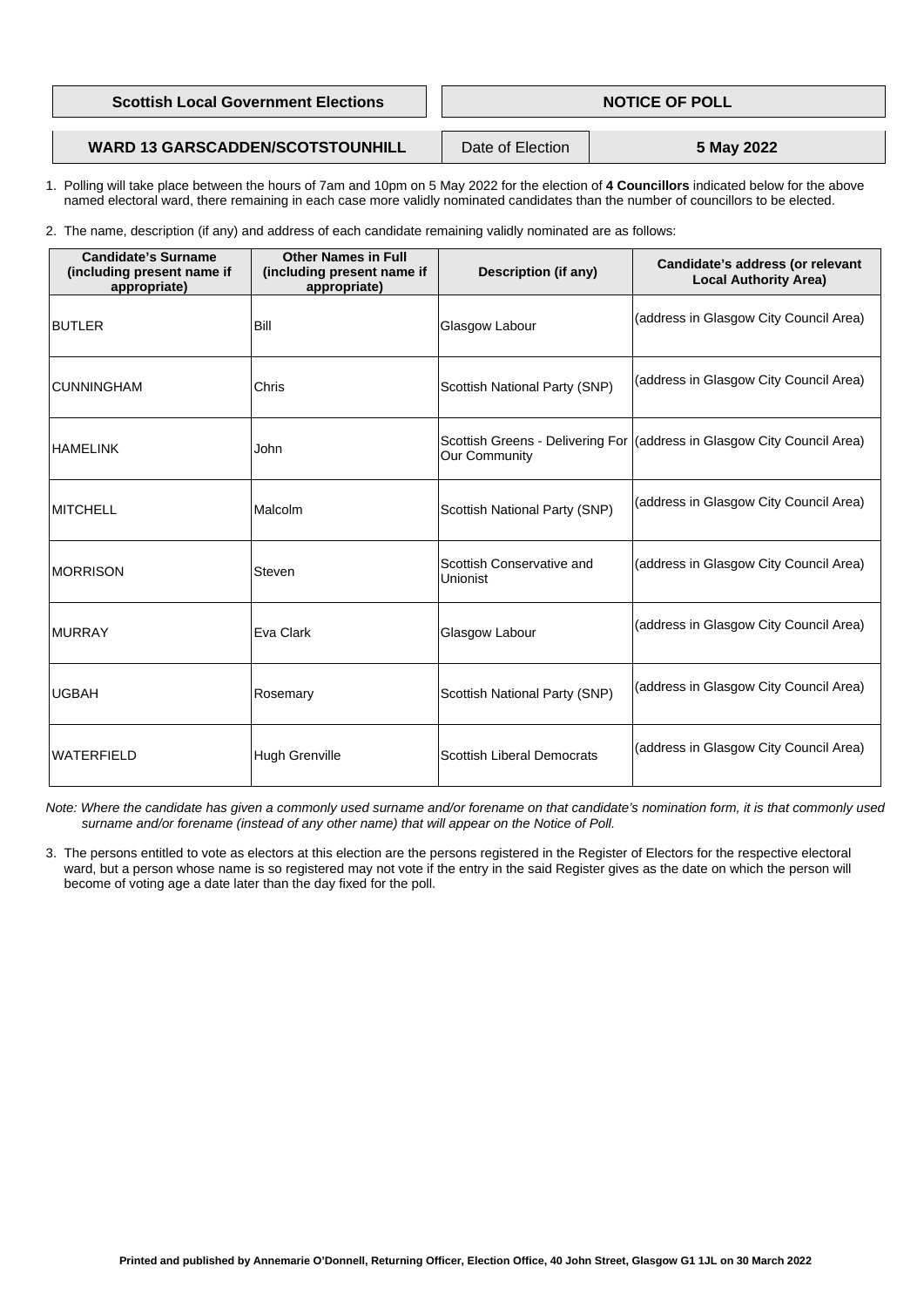| <b>Scottish Local Government Elections</b> | <b>NOTICE OF POLL</b> |  |
|--------------------------------------------|-----------------------|--|
|                                            |                       |  |
|                                            |                       |  |

# **WARD 14 DRUMCHAPEL/ANNIESLAND** Date of Election **5 May 2022**

- 1. Polling will take place between the hours of 7am and 10pm on 5 May 2022 for the election of **4 Councillors** indicated below for the above named electoral ward, there remaining in each case more validly nominated candidates than the number of councillors to be elected.
- 2. The name, description (if any) and address of each candidate remaining validly nominated are as follows:

| <b>Candidate's Surname</b><br>(including present name if<br>appropriate) | <b>Other Names in Full</b><br>(including present name if<br>appropriate) | <b>Description (if any)</b>                           | Candidate's address (or relevant<br><b>Local Authority Area)</b>          |
|--------------------------------------------------------------------------|--------------------------------------------------------------------------|-------------------------------------------------------|---------------------------------------------------------------------------|
| <b>CAREY</b>                                                             | Paul                                                                     | <b>Glasgow Labour</b>                                 | (address in Glasgow City Council Area)                                    |
| <b>FERGUSON</b>                                                          | Patricia                                                                 | Glasgow Labour                                        | (address in Glasgow City Council Area)                                    |
| <b>IKHLAQ</b>                                                            | Fyeza                                                                    | <b>Scottish National Party (SNP)</b>                  | (address in Glasgow City Council Area)                                    |
| <b>KERR</b>                                                              | Elspeth                                                                  | Independent                                           | 109 Linkwood Drive, Drumchapel,<br>Glasgow, G15 7ST                       |
| <b>MCTAGGART</b>                                                         | Anne                                                                     | <b>Scottish National Party (SNP)</b>                  | (address in Glasgow City Council Area)                                    |
| <b>MEEHAN</b>                                                            | Joe                                                                      | Scottish Socialist Party - End<br><b>Fuel Poverty</b> | (address in Glasgow City Council Area)                                    |
| <b>PORCH</b>                                                             | Cylina                                                                   | <b>Scottish National Party (SNP)</b>                  | (address in Glasgow City Council Area)                                    |
| <b>STALLEY</b>                                                           | <b>Richard Frank</b>                                                     | <b>Scottish Liberal Democrats</b>                     | (address in Glasgow City Council Area)                                    |
| <b>SUTHERLAND</b>                                                        | Pauline                                                                  | Scottish Conservative and<br><b>Unionist</b>          | (address in Glasgow City Council Area)                                    |
| <b>WEBFORD</b>                                                           | Duncan                                                                   | <b>Our Community</b>                                  | Scottish Greens - Delivering For   (address in Glasgow City Council Area) |

 *Note: Where the candidate has given a commonly used surname and/or forename on that candidate's nomination form, it is that commonly used surname and/or forename (instead of any other name) that will appear on the Notice of Poll.* 

 3. The persons entitled to vote as electors at this election are the persons registered in the Register of Electors for the respective electoral ward, but a person whose name is so registered may not vote if the entry in the said Register gives as the date on which the person will

become of voting age a date later than the day fixed for the poll.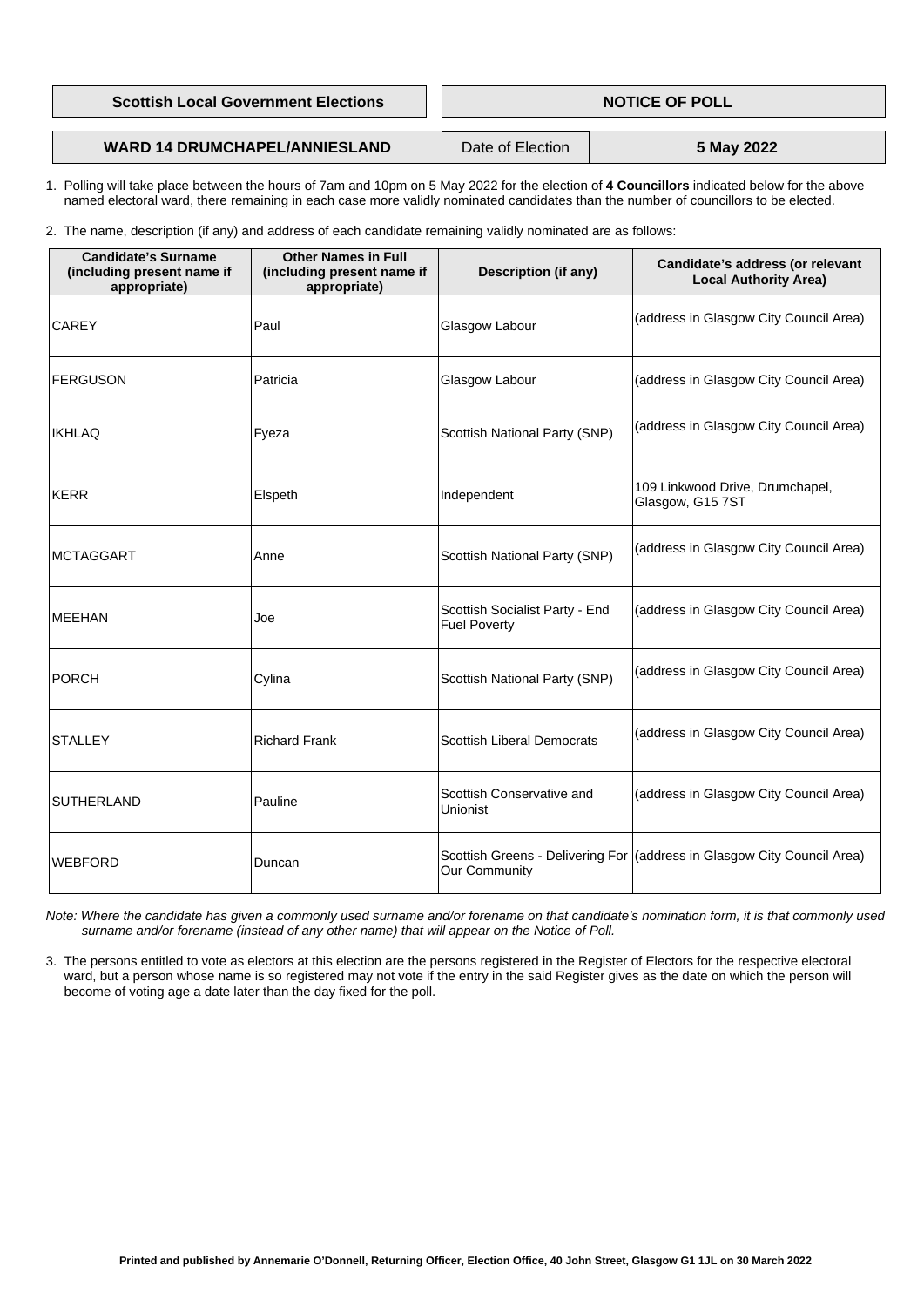| <b>Scottish Local Government Elections</b> | <b>NOTICE OF POLL</b> |            |
|--------------------------------------------|-----------------------|------------|
|                                            |                       | 5 May 2022 |
| <b>WARD 15 MARYHILL</b>                    | Date of Election      |            |

 1. Polling will take place between the hours of 7am and 10pm on 5 May 2022 for the election of **3 Councillors** indicated below for the above named electoral ward, there remaining in each case more validly nominated candidates than the number of councillors to be elected.

2. The name, description (if any) and address of each candidate remaining validly nominated are as follows:

| <b>Candidate's Surname</b><br>(including present name if<br>appropriate) | <b>Other Names in Full</b><br>(including present name if<br>appropriate) | <b>Description (if any)</b>                            | Candidate's address (or relevant<br><b>Local Authority Area)</b>        |
|--------------------------------------------------------------------------|--------------------------------------------------------------------------|--------------------------------------------------------|-------------------------------------------------------------------------|
| <b>BOSTANI</b>                                                           | Abdul                                                                    | <b>Scottish National Party (SNP)</b>                   | (address in Glasgow City Council Area)                                  |
| <b>CLARK</b>                                                             | <b>Damian Matthew</b>                                                    | Freedom Alliance. No More<br><b>Experimental Jabs.</b> | (address in Glasgow City Council Area)                                  |
| DUNNINGTON                                                               | Derek                                                                    | <b>Scottish Liberal Democrats</b>                      | (address in Glasgow City Council Area)                                  |
| <b>MACLEOD</b>                                                           | Heather                                                                  | Scottish Conservative and<br>Unionist                  | (address in Glasgow City Council Area)                                  |
| <b>MARQUEZ</b>                                                           | Amy Irene                                                                | <b>Our Community</b>                                   | Scottish Greens - Delivering For (address in Glasgow City Council Area) |
| <b>O'NEILL</b>                                                           | Keiran                                                                   | <b>Glasgow Labour</b>                                  | (address in Glasgow City Council Area)                                  |
| <b>SCALLY</b>                                                            | Franny                                                                   | <b>Scottish National Party (SNP)</b>                   | (address in Glasgow City Council Area)                                  |
| <b>WALL</b>                                                              | <b>Gwen Farrell</b>                                                      | <b>Glasgow Labour Party</b>                            | (address in Glasgow City Council Area)                                  |

 *Note: Where the candidate has given a commonly used surname and/or forename on that candidate's nomination form, it is that commonly used surname and/or forename (instead of any other name) that will appear on the Notice of Poll.*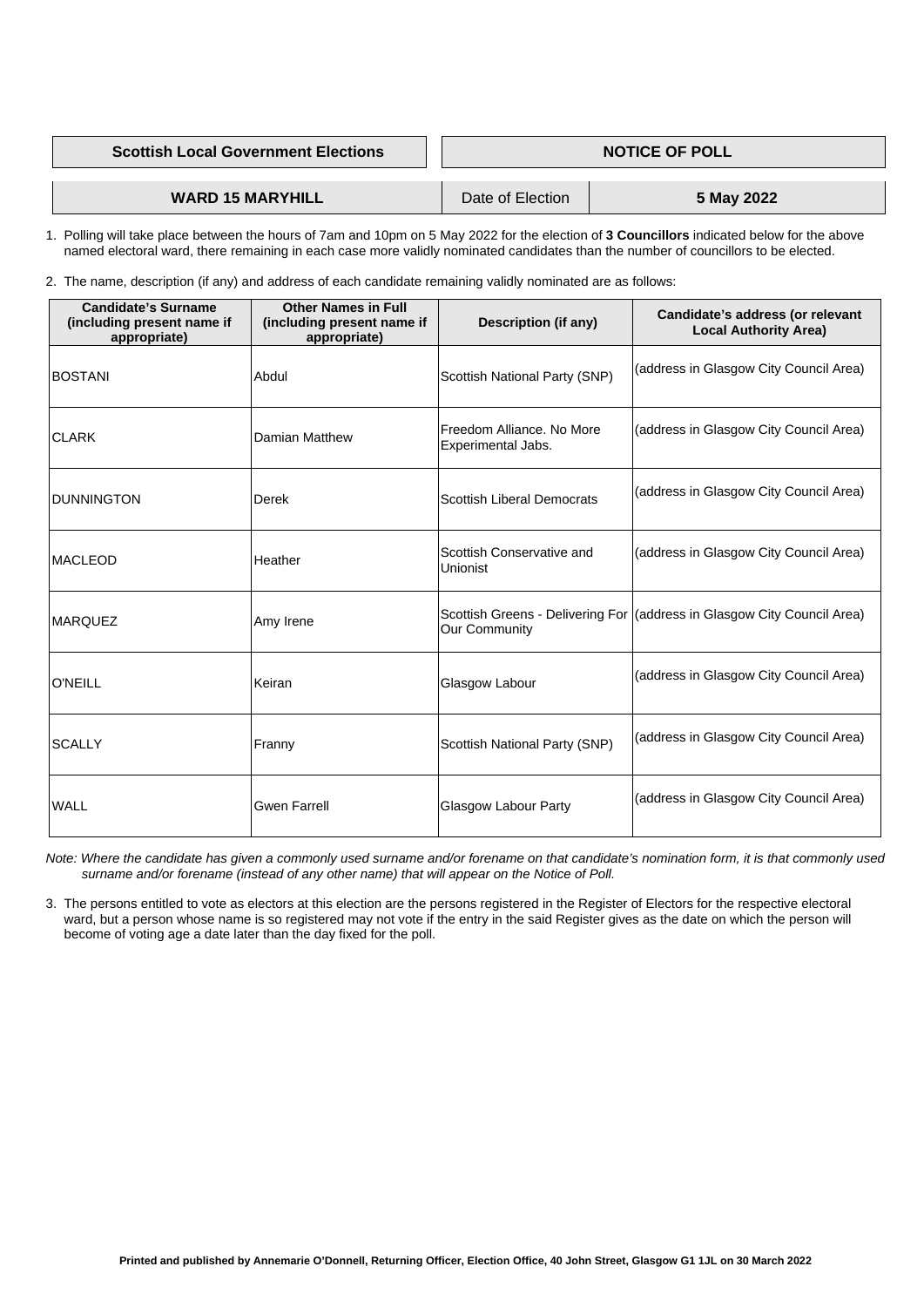| <b>Scottish Local Government Elections</b> | <b>NOTICE OF POLL</b> |            |
|--------------------------------------------|-----------------------|------------|
|                                            |                       |            |
| <b>WARD 16 CANAL</b>                       | Date of Election      | 5 May 2022 |

- 1. Polling will take place between the hours of 7am and 10pm on 5 May 2022 for the election of **4 Councillors** indicated below for the above named electoral ward, there remaining in each case more validly nominated candidates than the number of councillors to be elected.
- 2. The name, description (if any) and address of each candidate remaining validly nominated are as follows:

| <b>Candidate's Surname</b><br>(including present name if<br>appropriate) | <b>Other Names in Full</b><br>(including present name if<br>appropriate) | <b>Description (if any)</b>           | Candidate's address (or relevant<br><b>Local Authority Area)</b>          |
|--------------------------------------------------------------------------|--------------------------------------------------------------------------|---------------------------------------|---------------------------------------------------------------------------|
| GOW                                                                      | Alan                                                                     | <b>Scottish National Party (SNP)</b>  | (address in Glasgow City Council Area)                                    |
| <b>HIGGINS</b>                                                           | Fiona E                                                                  | Glasgow Labour                        | (address in Glasgow City Council Area)                                    |
| <b>HOY</b>                                                               | <b>Seonad Mairi</b>                                                      | <b>Our Community</b>                  | Scottish Greens - Delivering For   (address in Glasgow City Council Area) |
| LAND                                                                     | <b>Brian</b>                                                             |                                       | (address in Glasgow City Council Area)                                    |
| <b>MCLAREN</b>                                                           | Jacqueline                                                               | <b>Scottish National Party (SNP)</b>  | (address in Glasgow City Council Area)                                    |
| <b>MOONEY</b>                                                            | <b>Robert JH</b>                                                         | Glasgow Labour                        | (address in Glasgow City Council Area)                                    |
| <b>OLU-OSAGIE</b>                                                        | <b>Martin Lawson</b>                                                     | Alba Party for independence           | (address in Glasgow City Council Area)                                    |
| <b>SIMPSON</b>                                                           | <b>Scott</b>                                                             | <b>Scottish Liberal Democrats</b>     | (address in Glasgow City Council Area)                                    |
| <b>WATSON</b>                                                            | Sandra                                                                   | <b>Scottish National Party (SNP)</b>  | (address in Glasgow City Council Area)                                    |
| <b>WELLS</b>                                                             | Maria                                                                    | Scottish Conservative and<br>Unionist | (address in Glasgow City Council Area)                                    |

 *Note: Where the candidate has given a commonly used surname and/or forename on that candidate's nomination form, it is that commonly used surname and/or forename (instead of any other name) that will appear on the Notice of Poll.*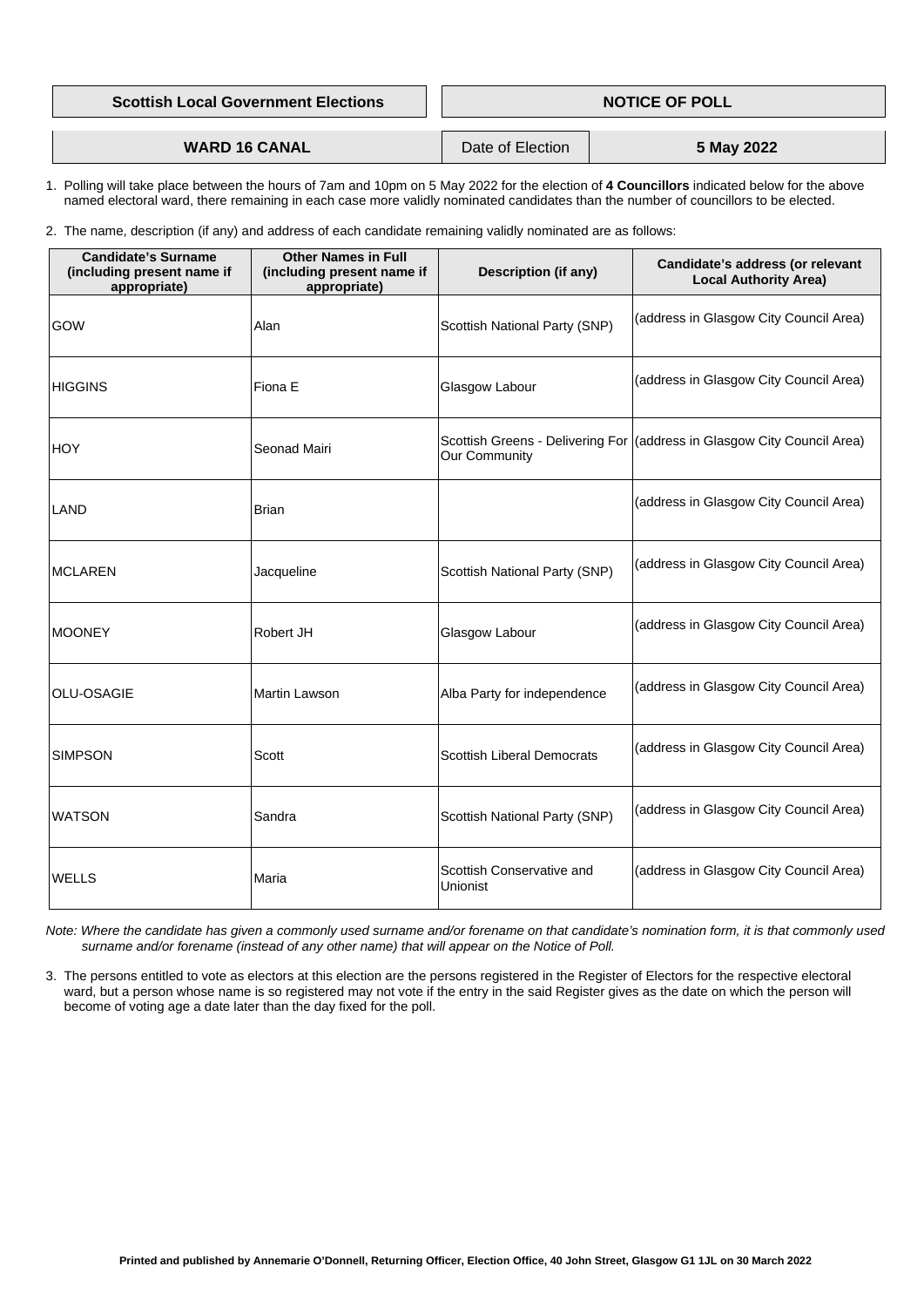### **Scottish Local Government Elections Access 1 | NOTICE OF POLL**

## **WARD 17 SPRINGBURN/ROBROYSTON** Date of Election **5 May 2022**

 1. Polling will take place between the hours of 7am and 10pm on 5 May 2022 for the election of **4 Councillors** indicated below for the above named electoral ward, there remaining in each case more validly nominated candidates than the number of councillors to be elected.

2. The name, description (if any) and address of each candidate remaining validly nominated are as follows:

| <b>Candidate's Surname</b><br>(including present name if<br>appropriate) | <b>Other Names in Full</b><br>(including present name if<br>appropriate) | <b>Description (if any)</b>                  | <b>Candidate's address (or relevant</b><br><b>Local Authority Area)</b> |
|--------------------------------------------------------------------------|--------------------------------------------------------------------------|----------------------------------------------|-------------------------------------------------------------------------|
| <b>CAMPBELL</b>                                                          | Graham                                                                   | <b>Scottish National Party (SNP)</b>         | (address in Glasgow City Council Area)                                  |
| <b>CANNON</b>                                                            | Christina                                                                | <b>Scottish National Party (SNP)</b>         | (address in Glasgow City Council Area)                                  |
| <b>DAVIES</b>                                                            | Peter                                                                    | <b>Scottish Liberal Democrats</b>            | (address in Glasgow City Council Area)                                  |
| <b>DEMPSEY</b>                                                           | Audrey                                                                   | Glasgow Labour                               | (address in Glasgow City Council Area)                                  |
| <b>GUTHRIE</b>                                                           | Madeleine                                                                | <b>Our Community</b>                         | Scottish Greens - Delivering For (address in Glasgow City Council Area) |
| <b>HAMID</b>                                                             | Farah                                                                    | Alba Party for independence                  | (address in Glasgow City Council Area)                                  |
| <b>JOHNSON</b>                                                           | Richard                                                                  | Scottish Conservative and<br><b>Unionist</b> | (address in Glasgow City Council Area)                                  |
| <b>RANNACHAN</b>                                                         | Thomas                                                                   | <b>Glasgow Labour</b>                        | (address in Glasgow City Council Area)                                  |

 *Note: Where the candidate has given a commonly used surname and/or forename on that candidate's nomination form, it is that commonly used surname and/or forename (instead of any other name) that will appear on the Notice of Poll.*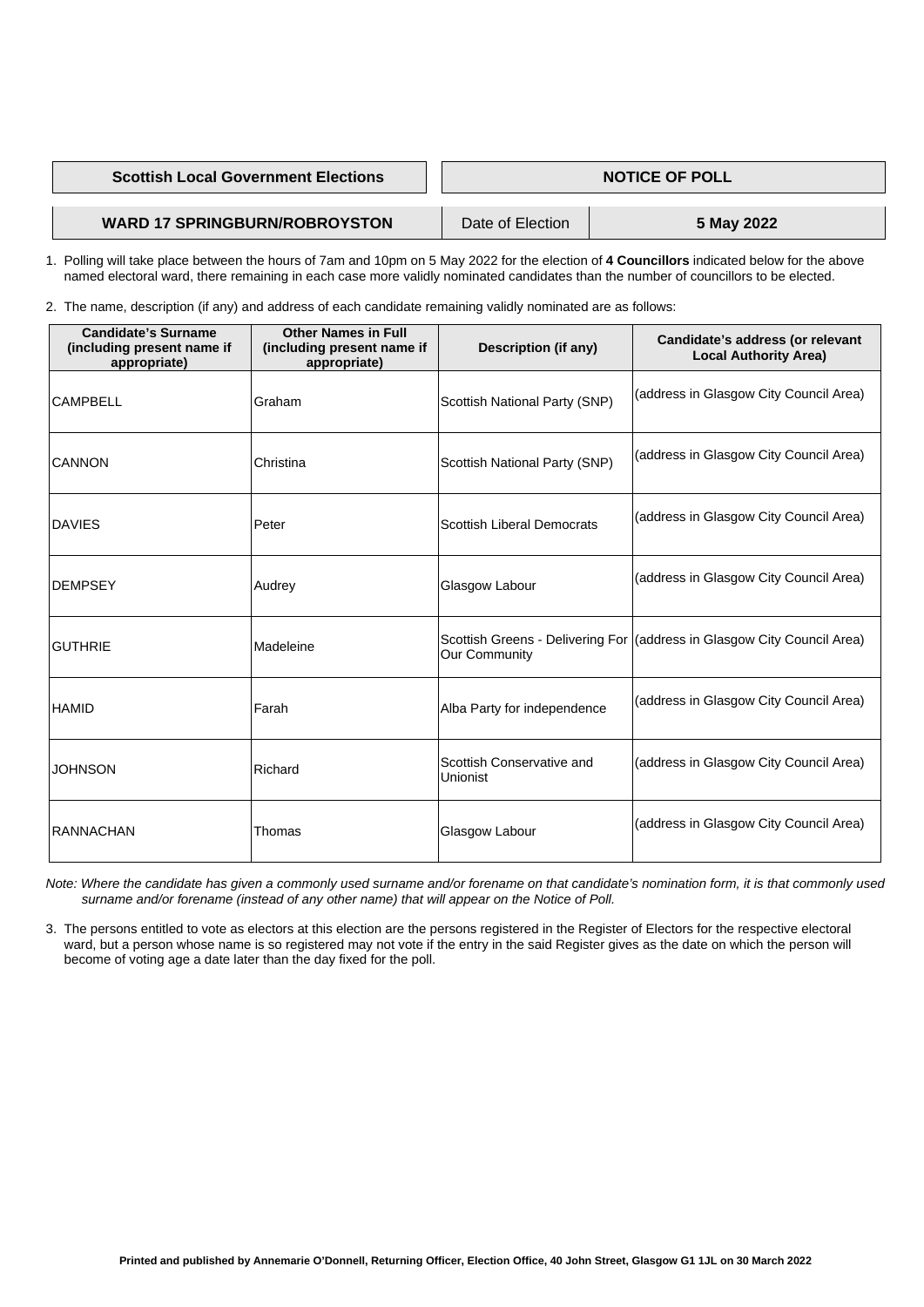**Scottish Local Government Elections MOTICE OF POLL SCOTTIGE OF POLL** 

**WARD 18 EAST CENTRE** Date of Election **5 May 2022** 

 1. Polling will take place between the hours of 7am and 10pm on 5 May 2022 for the election of **4 Councillors** indicated below for the above named electoral ward, there remaining in each case more validly nominated candidates than the number of councillors to be elected.

2. The name, description (if any) and address of each candidate remaining validly nominated are as follows:

| <b>Candidate's Surname</b><br>(including present name if<br>appropriate) | <b>Other Names in Full</b><br>(including present name if<br>appropriate) | <b>Description (if any)</b>                                      | Candidate's address (or relevant<br><b>Local Authority Area)</b>          |
|--------------------------------------------------------------------------|--------------------------------------------------------------------------|------------------------------------------------------------------|---------------------------------------------------------------------------|
| <b>BLENCH</b>                                                            | Declan                                                                   | <b>Scottish National Party (SNP)</b>                             | (address in Glasgow City Council Area)                                    |
| <b>CHRISTIE</b>                                                          | Annette                                                                  | <b>Scottish National Party (SNP)</b>                             | (address in Glasgow City Council Area)                                    |
| <b>DOBSON</b>                                                            | Matt                                                                     | <b>Scottish Trade Unionist and</b><br><b>Socialist Coalition</b> | (address in Glasgow City Council Area)                                    |
| <b>HAMEED</b>                                                            | Faten                                                                    | Scottish Conservative and<br>Unionist                            | (address in Glasgow City Council Area)                                    |
| <b>JENKINS</b>                                                           | Ann                                                                      | Glasgow Labour                                                   | (address in Glasgow City Council Area)                                    |
| <b>LINDSAY</b>                                                           | Ruth                                                                     | <b>Scottish Liberal Democrats</b>                                | (address in Glasgow City Council Area)                                    |
| <b>MCLACHLAN</b>                                                         | William                                                                  | Independent                                                      | 25 Hogarth Drive, Glasgow, G32 6NU                                        |
| <b>OSY</b>                                                               | Tony                                                                     | Alba Party for independence                                      | 14 Liberton Street, Glasgow, G33 2HD                                      |
| <b>RILEY</b>                                                             | Kilian                                                                   | <b>Scottish National Party (SNP)</b>                             | (address in Glasgow City Council Area)                                    |
| <b>SMITH</b>                                                             | Hannah                                                                   | <b>Our Community</b>                                             | Scottish Greens - Delivering For   (address in Glasgow City Council Area) |
|                                                                          |                                                                          |                                                                  |                                                                           |

| <b>ITURNER</b> | -<br>lKieran J | Glasgow Labour | (address in Glasgow City Council Area) |
|----------------|----------------|----------------|----------------------------------------|
|                |                |                |                                        |

- *Note: Where the candidate has given a commonly used surname and/or forename on that candidate's nomination form, it is that commonly used surname and/or forename (instead of any other name) that will appear on the Notice of Poll.*
- 3. The persons entitled to vote as electors at this election are the persons registered in the Register of Electors for the respective electoral ward, but a person whose name is so registered may not vote if the entry in the said Register gives as the date on which the person will become of voting age a date later than the day fixed for the poll.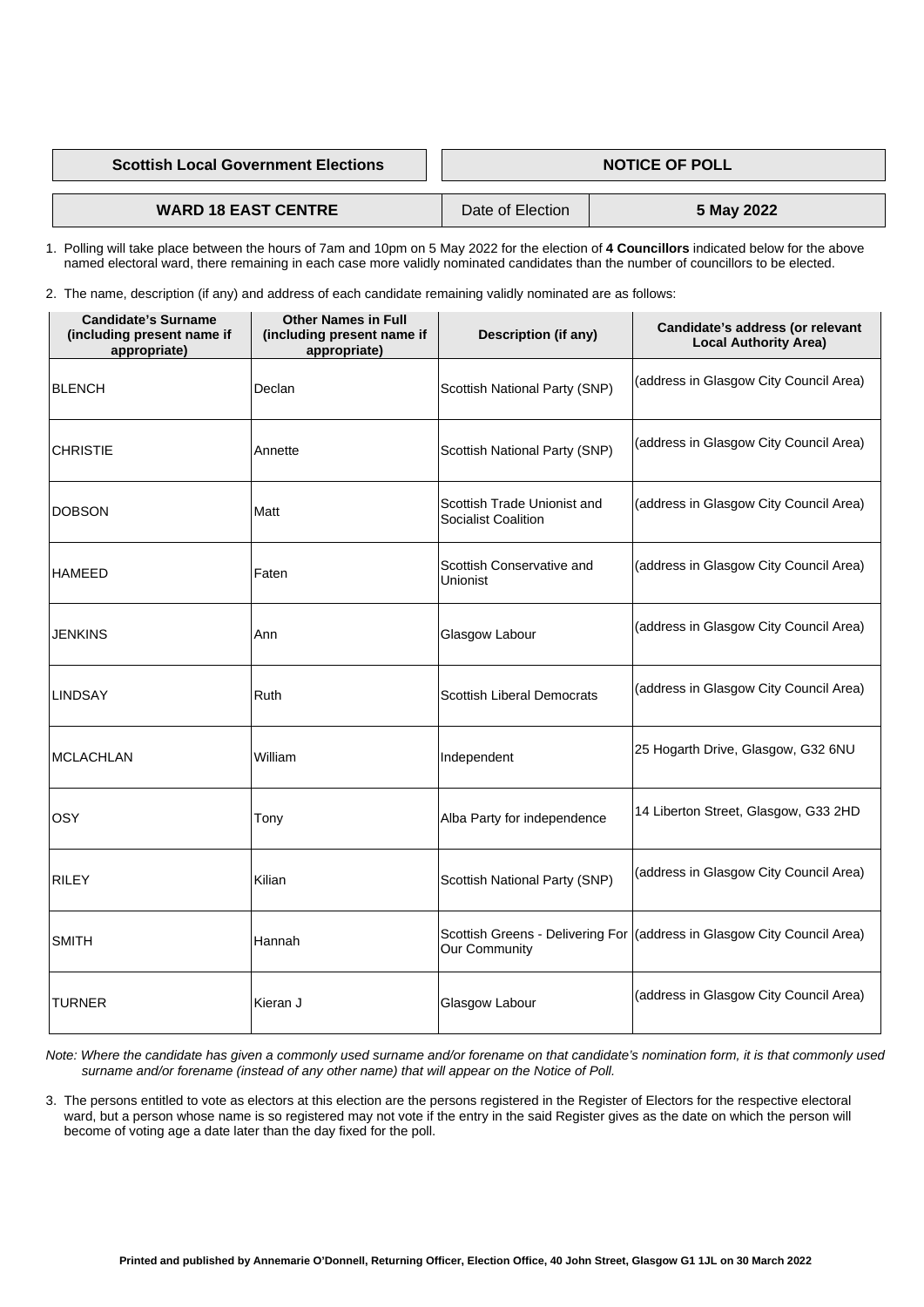**Scottish Local Government Elections NOTICE OF POLL SCOTTIGE OF POLL** 

## **WARD 19 SHETTLESTON** Date of Election **5 May 2022**

 1. Polling will take place between the hours of 7am and 10pm on 5 May 2022 for the election of **4 Councillors** indicated below for the above named electoral ward, there remaining in each case more validly nominated candidates than the number of councillors to be elected.

2. The name, description (if any) and address of each candidate remaining validly nominated are as follows:

| <b>Candidate's Surname</b><br>(including present name if<br>appropriate) | <b>Other Names in Full</b><br>(including present name if<br>appropriate) | <b>Description (if any)</b>                                  | Candidate's address (or relevant<br><b>Local Authority Area)</b>        |
|--------------------------------------------------------------------------|--------------------------------------------------------------------------|--------------------------------------------------------------|-------------------------------------------------------------------------|
| <b>CHRISTIE</b>                                                          | Julie Ann                                                                | <b>Our Community</b>                                         | Scottish Greens - Delivering For (address in Glasgow City Council Area) |
| <b>DOHERTY</b>                                                           | Laura                                                                    | <b>Scottish National Party (SNP)</b>                         | (address in Glasgow City Council Area)                                  |
| <b>KERR</b>                                                              | Thomas                                                                   | Scottish Conservative and<br><b>Unionist</b>                 | (address in Glasgow City Council Area)                                  |
| <b>MCAVEETY</b>                                                          | Frank                                                                    | Glasgow Labour                                               | (address in Glasgow City Council Area)                                  |
| <b>MCLAUGHLAN</b>                                                        | Liam                                                                     | <b>Scottish Socialist Party - End</b><br><b>Fuel Poverty</b> | (address in Glasgow City Council Area)                                  |
| <b>PIDGEON</b>                                                           | Jill                                                                     | Glasgow Labour                                               | (address in Glasgow City Council Area)                                  |
| <b>SULLIVAN</b>                                                          | Henry                                                                    | <b>Scottish Liberal Democrats</b>                            | (address in Glasgow City Council Area)                                  |
| <b>TURNER</b>                                                            | David                                                                    | <b>Scottish National Party (SNP)</b>                         | (address in Glasgow City Council Area)                                  |

 *Note: Where the candidate has given a commonly used surname and/or forename on that candidate's nomination form, it is that commonly used surname and/or forename (instead of any other name) that will appear on the Notice of Poll.*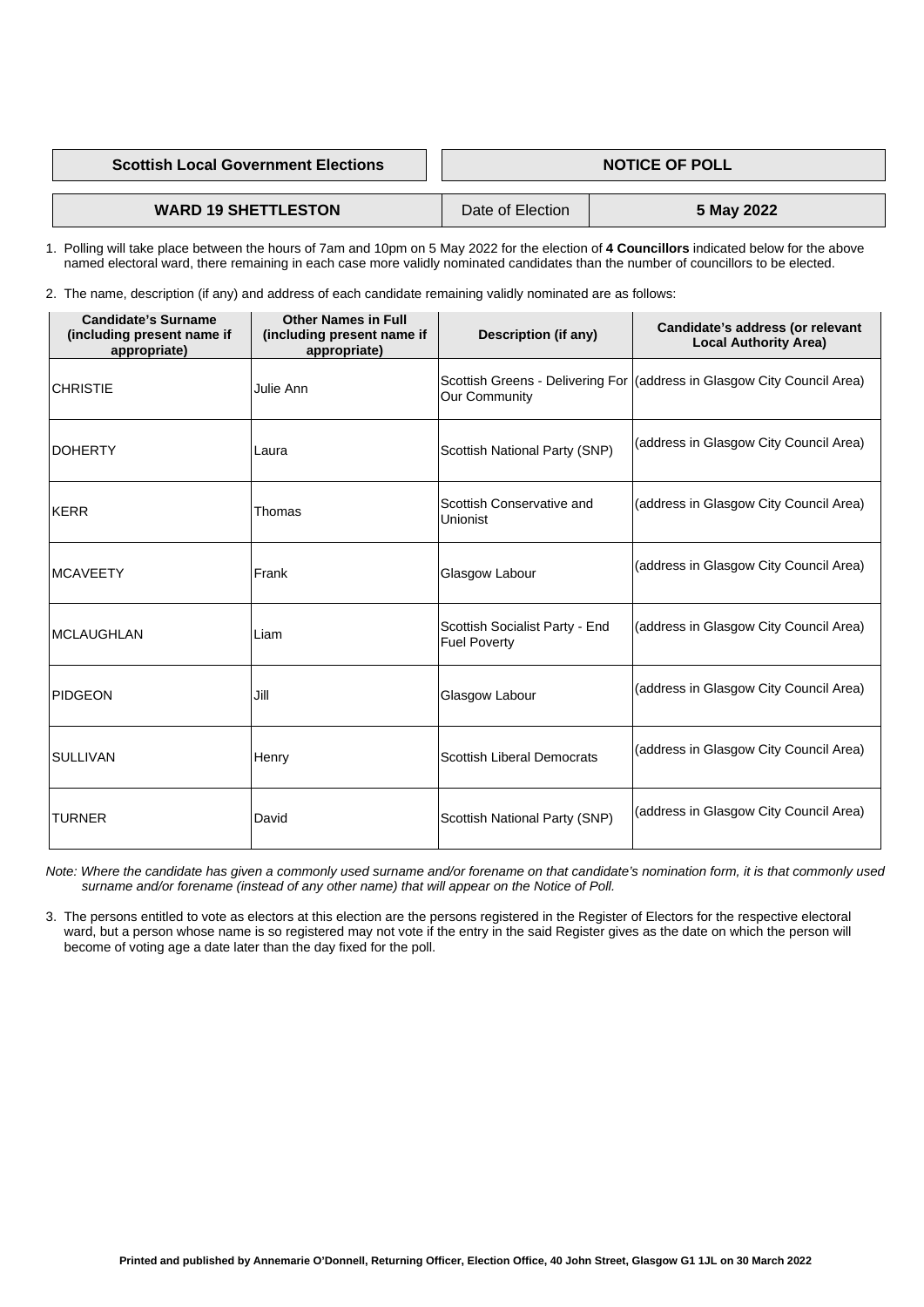| <b>Scottish Local Government Elections</b> | <b>NOTICE OF POLL</b> |            |
|--------------------------------------------|-----------------------|------------|
|                                            |                       |            |
| <b>WARD 20 BAILLIESTON</b>                 | Date of Election      | 5 May 2022 |

- 1. Polling will take place between the hours of 7am and 10pm on 5 May 2022 for the election of **3 Councillors** indicated below for the above named electoral ward, there remaining in each case more validly nominated candidates than the number of councillors to be elected.
- 2. The name, description (if any) and address of each candidate remaining validly nominated are as follows:

| <b>Candidate's Surname</b><br>(including present name if<br>appropriate) | <b>Other Names in Full</b><br>(including present name if<br>appropriate) | <b>Description (if any)</b>                  | <b>Candidate's address (or relevant</b><br><b>Local Authority Area)</b>   |
|--------------------------------------------------------------------------|--------------------------------------------------------------------------|----------------------------------------------|---------------------------------------------------------------------------|
| <b>DALY</b>                                                              | John                                                                     | Scottish Conservative and<br><b>Unionist</b> | (address in Glasgow City Council Area)                                    |
| <b>HUGHES</b>                                                            | Tony                                                                     | <b>Scottish Liberal Democrats</b>            | (address in Glasgow City Council Area)                                    |
| <b>KELLY</b>                                                             | Ryan                                                                     | <b>Our Community</b>                         | Scottish Greens - Delivering For   (address in Glasgow City Council Area) |
| KERR                                                                     | Alex                                                                     | <b>Scottish National Party (SNP)</b>         | (address in Glasgow City Council Area)                                    |
| <b>LALLEY</b>                                                            | Kevin John                                                               | Glasgow Labour                               | (address in Glasgow City Council Area)                                    |
| <b>MARTIN</b>                                                            | Lauren                                                                   | <b>Scottish National Party (SNP)</b>         | (address in Glasgow City Council Area)                                    |
| <b>MCNAB</b>                                                             | Mary                                                                     | Glasgow Labour                               | (address in Glasgow City Council Area)                                    |

 *Note: Where the candidate has given a commonly used surname and/or forename on that candidate's nomination form, it is that commonly used surname and/or forename (instead of any other name) that will appear on the Notice of Poll.*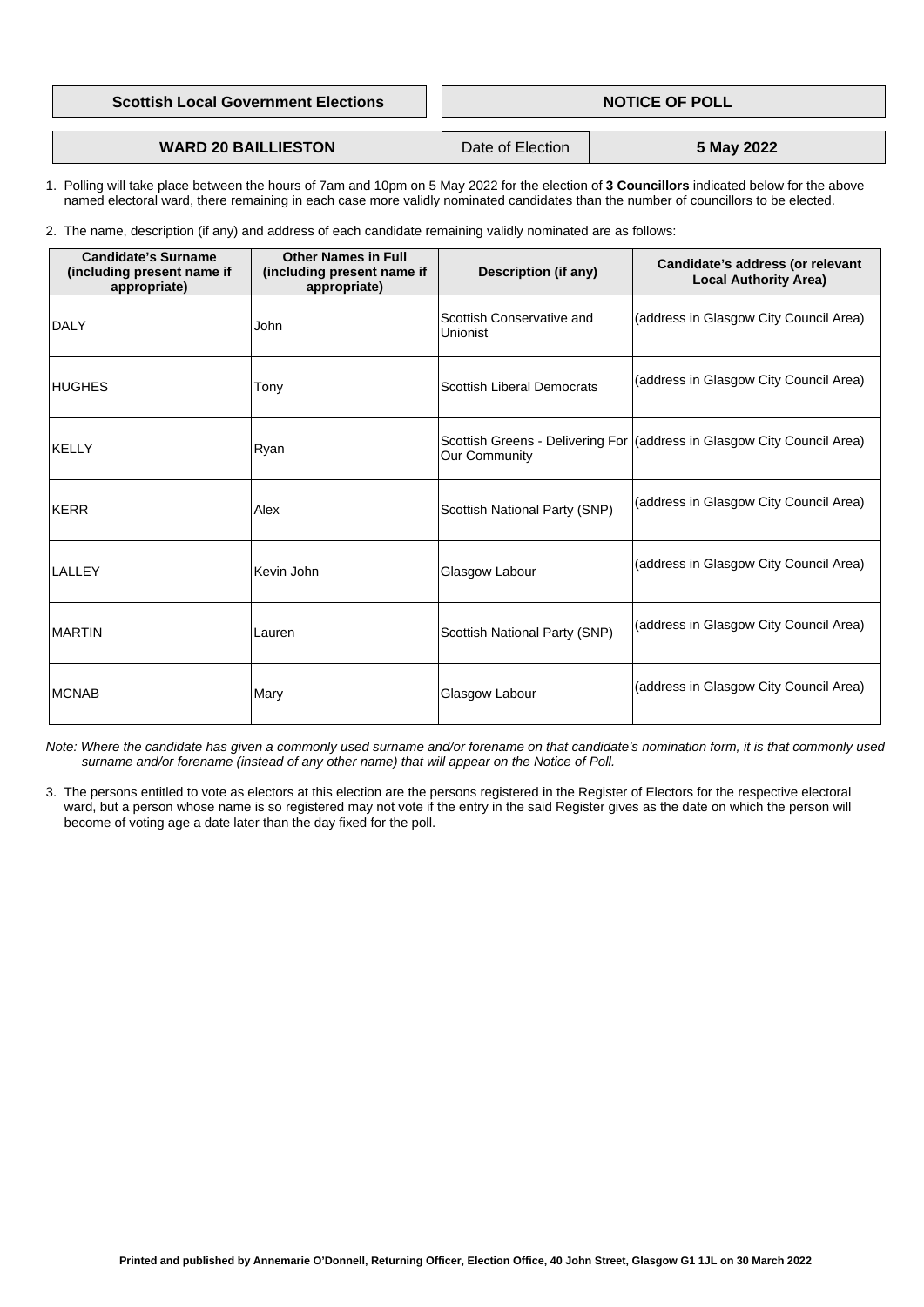| <b>Scottish Local Government Elections</b> | <b>NOTICE OF POLL</b> |  |
|--------------------------------------------|-----------------------|--|
|                                            |                       |  |
|                                            |                       |  |

**WARD 21 NORTH EAST Date of Election 1 5 May 2022** 

- 1. Polling will take place between the hours of 7am and 10pm on 5 May 2022 for the election of **3 Councillors** indicated below for the above named electoral ward, there remaining in each case more validly nominated candidates than the number of councillors to be elected.
- 2. The name, description (if any) and address of each candidate remaining validly nominated are as follows:

| <b>Candidate's Surname</b><br>(including present name if<br>appropriate) | <b>Other Names in Full</b><br>(including present name if<br>appropriate) | <b>Description (if any)</b>                               | Candidate's address (or relevant<br><b>Local Authority Area)</b>        |
|--------------------------------------------------------------------------|--------------------------------------------------------------------------|-----------------------------------------------------------|-------------------------------------------------------------------------|
| <b>BURKE</b>                                                             | Maureen                                                                  | Glasgow Labour                                            | (address in Glasgow City Council Area)                                  |
| <b>GREER</b>                                                             | Sharon                                                                   | Glasgow Labour                                            | (address in Glasgow City Council Area)                                  |
| <b>KELLY</b>                                                             | Ruairi                                                                   | <b>Scottish National Party (SNP)</b>                      | (address in Glasgow City Council Area)                                  |
| <b>MCALLISTER</b>                                                        | Annie                                                                    | Scottish Trade Unionist and<br><b>Socialist Coalition</b> | (address in Glasgow City Council Area)                                  |
| <b>MCLARTY</b>                                                           | lain                                                                     | <b>Our Community</b>                                      | Scottish Greens - Delivering For (address in Glasgow City Council Area) |
| <b>MILNE</b>                                                             | Cam                                                                      | <b>Scottish Libertarian Party</b>                         | (address in Glasgow City Council Area)                                  |
| <b>MORGAN</b>                                                            | Mandy                                                                    | <b>Scottish National Party (SNP)</b>                      | (address in Glasgow City Council Area)                                  |
| <b>WHITE</b>                                                             | John                                                                     | Scottish Conservative and<br><b>Unionist</b>              | (address in Glasgow City Council Area)                                  |

 *Note: Where the candidate has given a commonly used surname and/or forename on that candidate's nomination form, it is that commonly used surname and/or forename (instead of any other name) that will appear on the Notice of Poll.*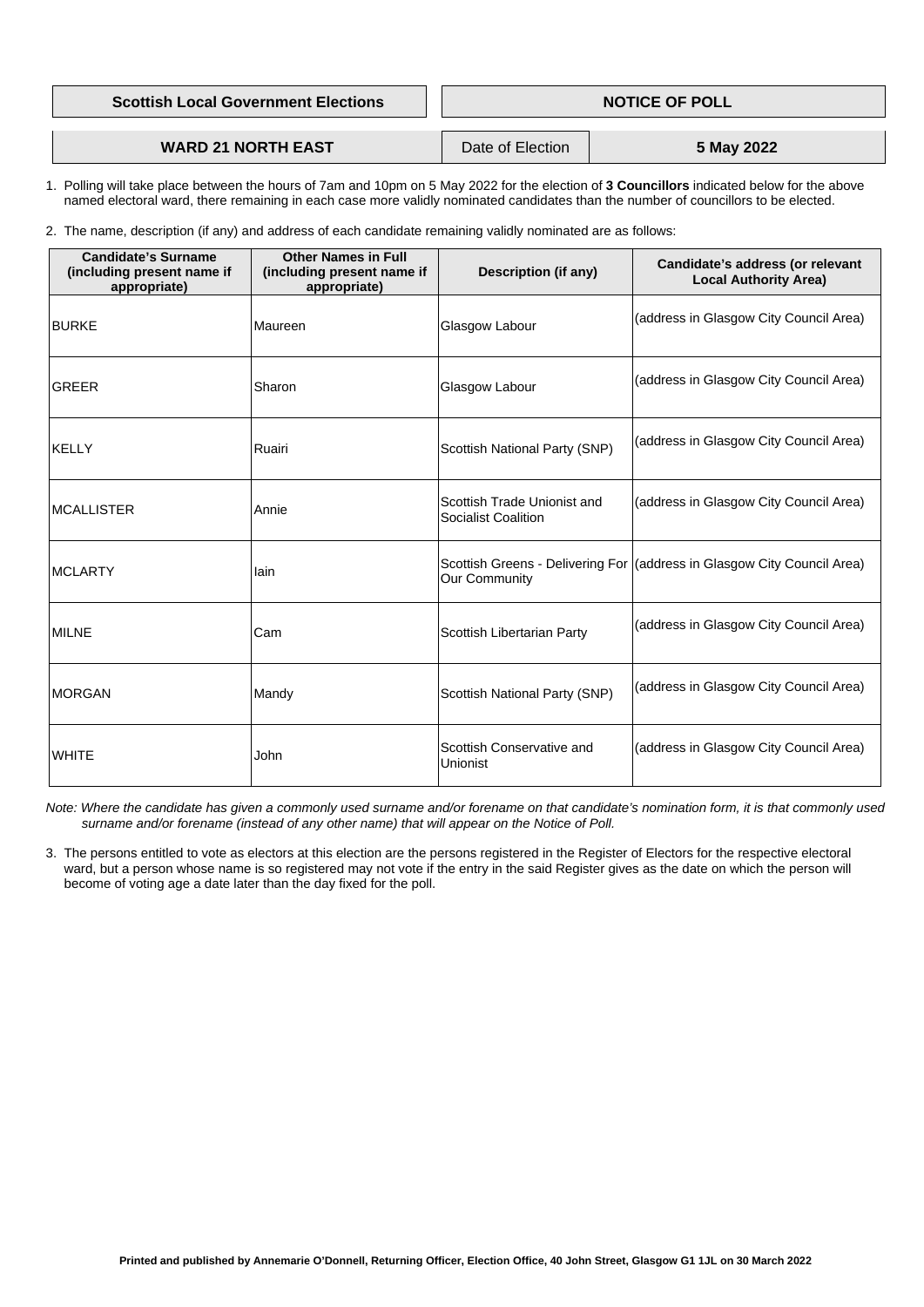| <b>Scottish Local Government Elections</b> | <b>NOTICE OF POLL</b> |            |  |
|--------------------------------------------|-----------------------|------------|--|
|                                            |                       |            |  |
| <b>WARD 22 DENNISTOUN</b>                  | Date of Election      | 5 May 2022 |  |

- 1. Polling will take place between the hours of 7am and 10pm on 5 May 2022 for the election of **3 Councillors** indicated below for the above named electoral ward, there remaining in each case more validly nominated candidates than the number of councillors to be elected.
- 2. The name, description (if any) and address of each candidate remaining validly nominated are as follows:

| <b>Candidate's Surname</b><br>(including present name if<br>appropriate) | <b>Other Names in Full</b><br>(including present name if<br>appropriate) | <b>Description (if any)</b>                               | <b>Candidate's address (or relevant</b><br><b>Local Authority Area)</b> |
|--------------------------------------------------------------------------|--------------------------------------------------------------------------|-----------------------------------------------------------|-------------------------------------------------------------------------|
| <b>CARROLL</b>                                                           | Anthony                                                                  | Elect a Scottish Green<br><b>Councillor</b>               | (address in Glasgow City Council Area)                                  |
| <b>CASEY</b>                                                             | Allan                                                                    | <b>Scottish National Party (SNP)</b>                      | (address in Glasgow City Council Area)                                  |
| <b>CONNELLY</b>                                                          | <b>Fiona McNider</b>                                                     | Scottish Conservative and<br><b>Unionist</b>              | (address in Glasgow City Council Area)                                  |
| <b>DUNCAN</b>                                                            | Oisín                                                                    | Scottish Trade Unionist and<br><b>Socialist Coalition</b> | (address in Glasgow City Council Area)                                  |
| <b>FINN</b>                                                              | Lorna                                                                    | <b>Scottish National Party (SNP)</b>                      | (address in Glasgow City Council Area)                                  |
| <b>MCCANN</b>                                                            | Fergus                                                                   | <b>Scottish Liberal Democrats</b>                         | (address in Glasgow City Council Area)                                  |
| <b>MCDOUGALL</b>                                                         | Elaine                                                                   | Glasgow Labour                                            | (address in Glasgow City Council Area)                                  |

 *Note: Where the candidate has given a commonly used surname and/or forename on that candidate's nomination form, it is that commonly used surname and/or forename (instead of any other name) that will appear on the Notice of Poll.*